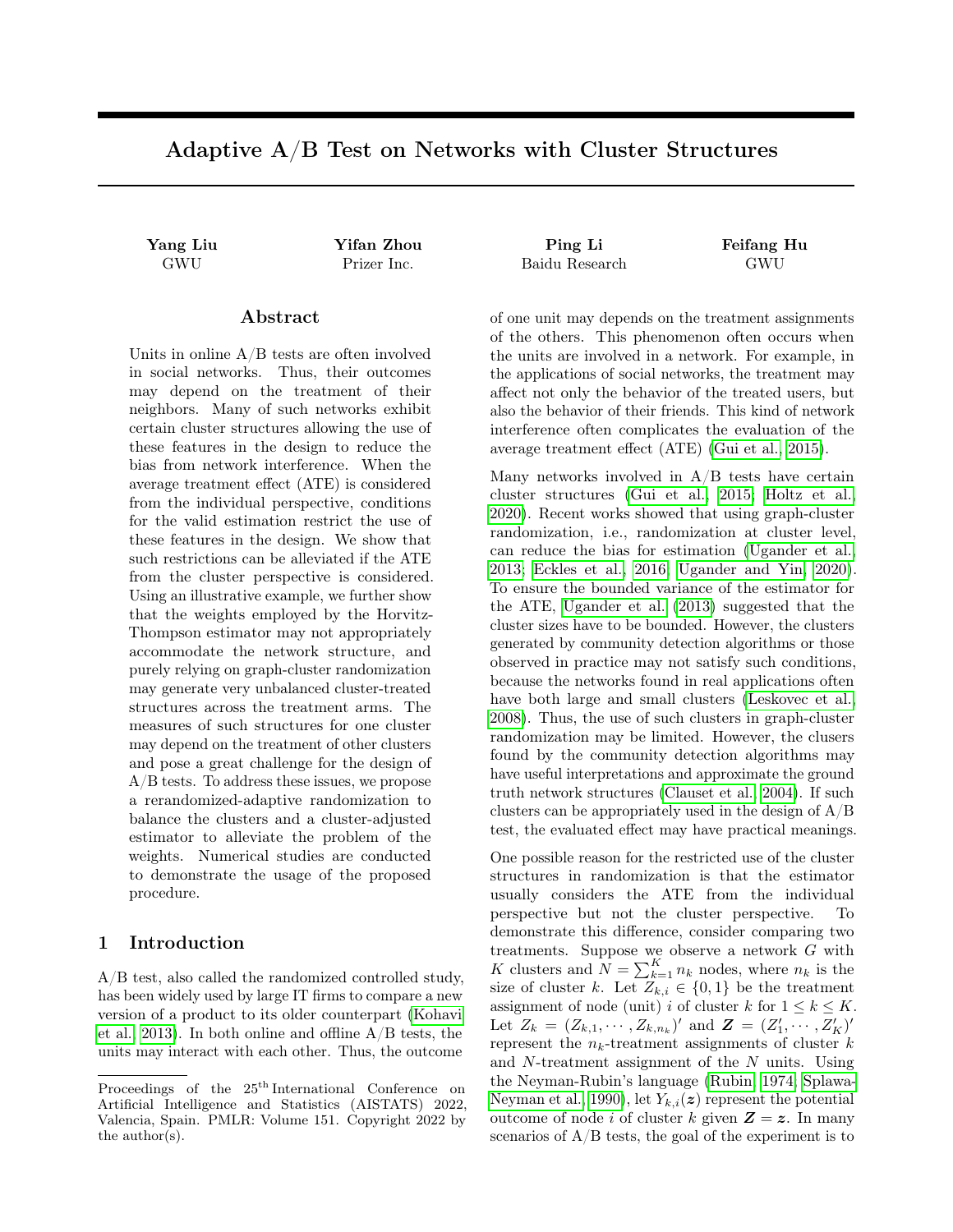decide whether all of the units should be assigned with the new treatment. The estimand of interest is thus the "all versus nothing" ATE that compares  $Y_{k,i}(1)$  with  $Y_{k,i}(\mathbf{0})$ , where 1 and 0 are N-vectors of ones and zeros, respectively. The ATE from the individual and cluster perspectives are

$$
\tau_{IN}(\mathbf{1}, \mathbf{0}) = N^{-1} \sum_{k=1}^{n} \sum_{i=1}^{n_k} \left\{ Y_{k,i}(\mathbf{1}) - Y_{k,i}(\mathbf{0}) \right\},
$$
  

$$
\tau_{CL}(\mathbf{1}, \mathbf{0}) = K^{-1} \sum_{k=1}^{K} n_k^{-1} \sum_{i=1}^{n_k} \left\{ Y_{k,i}(\mathbf{1}) - Y_{k,i}(\mathbf{0}) \right\},
$$

respectively. The difference between the two estimands is that  $\tau_{CL}(1, 0)$  puts equal weights on the clusters, whereas  $\tau_{IN}(1, 0)$  puts more weights on the large cluster. In some applications,  $\tau_{CL}(1, 0)$ can be meaningful because the cluster has certain interpretations. For instance, if the cluster represents the school, household, etc, then  $\tau_{CL}(1, 0)$  represents the ATE on these higher levels. Moreover, when the units within the same cluster are more frequently interfered,  $\tau_{IN}(1, 0)$  may be more sensitive to the peer effect evaluated from the large clusters than  $\tau_{CL}(1, 0)$ . Therefore,  $\tau_{CL}(1, 0)$  can also be useful in describing the treatment effect.

The estimation of  $\tau_{IN}(1,0)$  with graph-cluster randomization is investigated by [Ugander et al.](#page-9-0) [\(2013\)](#page-9-0) and [Ugander and Yin](#page-9-1) [\(2020\)](#page-9-1), but the estimation for  $\tau_{CL}(1, 0)$  with graph-cluster randomization has been scarcely considered. To compare the conditions under which the ATEs can be appropriately estimated, we construct the Horvitz-Thompson estimator (HTE) for the two ATEs by using the neighborhood interference assumption [\(Ugander et al., 2013;](#page-9-0) [Eckles et al., 2016;](#page-8-3) [Forastiere et al., 2021\)](#page-8-6). We show that the order of the variance of the HTE for  $\tau_{CL}(1, 0)$  does not depend on the cluster sizes. Therefore, the restriction on the cluster sizes can be alleviated for estimating  $\tau_{CL}(1, 0)$ .

Besides the choice of the estimands, other problems related to the design and the estimation may also restrict the use of graph-cluster randomization. A network with four clusters is used to demonstrate these issues. This example shows that balance needs to be achieved across treatment arms of clusters with respect to the cluster-treated structures. Unlike the problem of covariate balance without network interference, the value of such structures for one cluster may be affected by the treatment assignments of its connected clusters. Therefore, these measures are more difficult to balance by their nature. Furthermore, the HTEs are often quite sensitive to their weights [\(Aronow et al., 2017;](#page-8-7) [Ugander and Yin, 2020\)](#page-9-1). For instance, the HTEs can have large variance when several nodes have very small probabilities to be included in the estimation. If these problems are not considered in the  $\rm A/B$  test, the evaluated results may not be reliable.

In this article, we propose an adaptive  $A/B$  test procedure consisting of a rerandomized-adaptive randomization (ReAR) and a cluster-adjusted estimator (CAE) to tackle these challenges. The ReAR uses the pairwise-sequential randomization [\(Qin et al.,](#page-9-4) [2016\)](#page-9-4) to balance the cluster-treated structures of a cluster that solely depend on its own treatment, and rerandomizes the pairwise-sequential randomization for the rest of the stuctures. Therefore, even the structures relying on the assignments of other clusters can be appropriately balanced with ReAR. In addition, the CAE adjusts the weights used by the HTEs according to the cluster structure. Numerical studies are conducted to demonstrate the significant improvement made by using our proposed procedure for estimating the ATEs from both of the two perspectives.

The outline of this paper is as follows. The framework is presented in Section [2.](#page-1-0) The HTEs for the two ATEs are studied in Section [3.](#page-2-0) The illustrating example is presented in Section [4.](#page-3-0) We propose our new procedure in Section [5.](#page-4-0) Numerical studies based on hypothetical and real world networks are presented in Section [6.](#page-5-0) The concluding remarks are given in Section [7.](#page-7-0) The proofs of the theoretical results, the details of the simulation settings, and one extra simulation study are presented in the supplementary material.

### <span id="page-1-0"></span>2 Notations and the Framework

Let  $C_k$  denote the set of the nodes that belong to cluster k, for  $1 \leq k \leq K$ . In some of the applications, the labels of the clusters are directly observed. For example, current education institutions of the students may correspond to clusters in the application comparing the treatments used to improve the student performance. In other scenarios, the information of the network, e.g., the adjacency matrix, can be used to generate the label of the clusters via community detection algorithms [\(Clauset et al., 2004\)](#page-8-5). As the labels of the clusters can be obtained in either one of these two cases, we assume that both the network and the clusters are observed before the experiment.

In the design stage, graph-cluster randomization uses the clusters information by treating the cluster as the unit for randomization. Let  $T_k$  denote treatment assignments for cluster k, so that if  $T_k = z$  then  $Z_{k,i} = z$  for  $1 \leq i \leq n_k$  and  $z \in \{0,1\}.$  In addition, denote  $T = (T_1, \dots, T_K)'$  as the K-vector treatment assignment of the clusters. Without loss of generality, we assume the randomization used in graphcluster randomization satisfies that  $\mathbb{P}(T_k = 1|\mathcal{G}) = 1/2$ , where  $G$  represents the information of  $G$ . Once the randomization is performed, the treatment assignments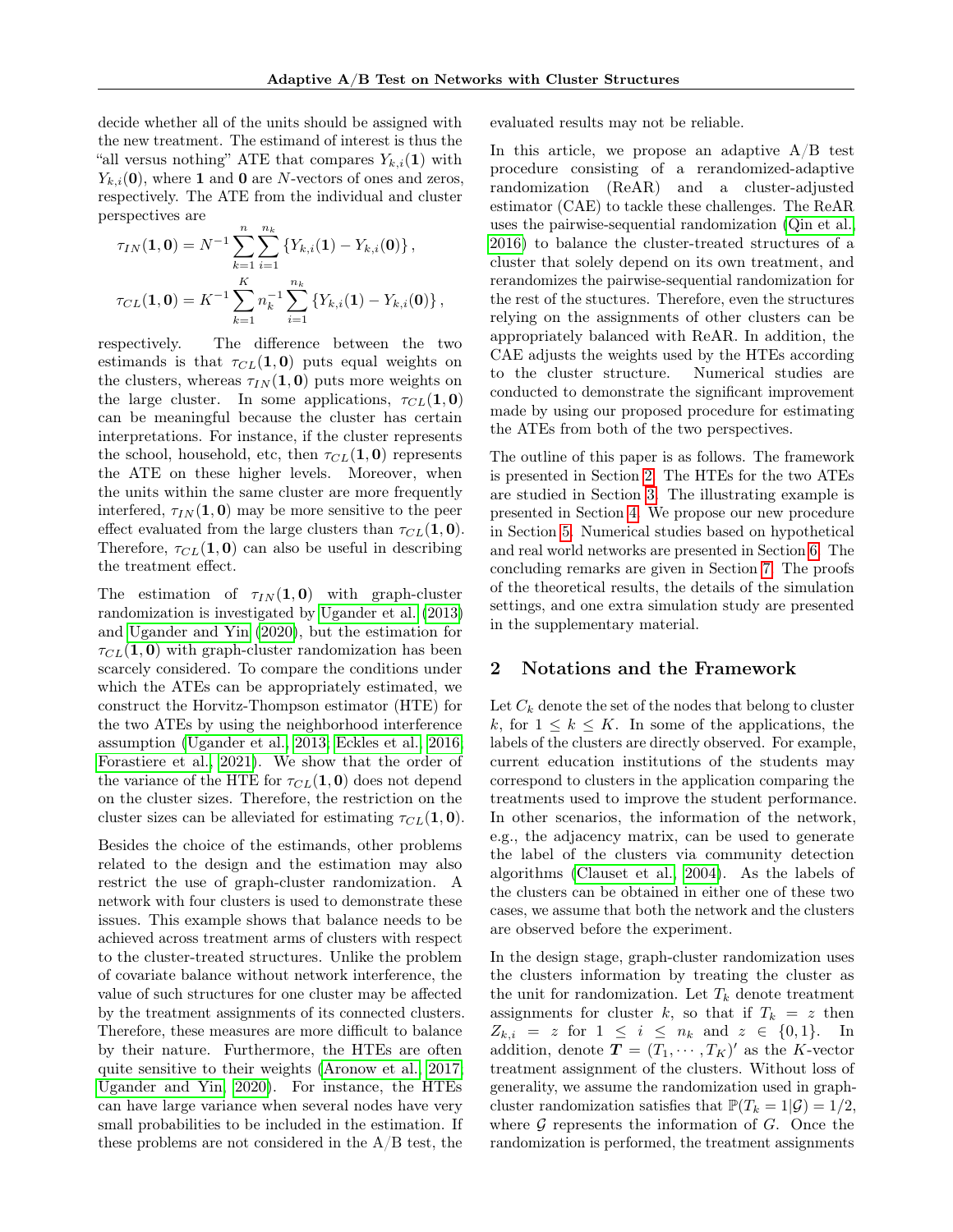of the N units are observed. Let  $Y_{k,i}$  denote the observed response of node i in cluster k for  $1 \leq i \leq n_k$ . We assume that

$$
Y_{k,i} = Y_{k,i}(\boldsymbol{Z}) = \sum_{\boldsymbol{z} \in \mathcal{Z}} \mathbb{I}(\boldsymbol{Z} = \boldsymbol{z}) Y_{k,i}(\boldsymbol{z}),
$$

where  $Z$  is the domain of  $Z$ . Therefore, only one version of the potential outcome is observed.

The network interference poses great challenge for estimating  $\tau_{IN}(1,0)$  or  $\tau_{CL}(1,0)$ , as neither 1 nor 0 will be used in practice. As pointed in [Basse and Airoldi](#page-8-8) [\(2018\)](#page-8-8), an unbiased estimator may even not exist under the assumption of arbitrary network interference. The following assumption is introduced to reduce the global interference to a form of local interference.

<span id="page-2-1"></span>**Assumption 1** (Neighborhood Interference). Let  $\delta_{k,i}$ denote the set of the neighbors of node  $i$  in cluster  $k$ . Define a partition of **Z** as  $(Z_{k,i}, Z'_{\delta_{k,i}}, Z'_{-\delta_{k,i}})'$ , where  $Z_{\delta_{k,i}}$  represents the treatment assignments of the nodes in  $\delta_{k,i}$ , and  $Z_{-\delta_{k,i}}$  represents the treatment assignments of the nodes in  $\delta_{k,i}^c$ . For any  $1 \leq k \leq K$ ,  $1 \leq i \leq n_k$ , and  $\forall \mathbf{Z}, \mathbf{Z}^{\star}$ , if  $\widetilde{Z}_{k,i} = Z^{\star}_{k,i}$  and  $Z_{\delta_{k,i}} = Z^{\star}_{\delta_{k,i}}$ , then  $Y_{k,i}(\mathbf{Z}) = Y_{k,i}(\mathbf{Z}^{\star}).$ 

Assumption [1](#page-2-1) restricts the dependence of  $Y_{k,i}$  on  $\mathbf{Z}$ to the dependence on  $Z_{k,i}$  and  $Z_{\delta_{k,i}}$ . Note that other forms of neighborhood interference conditions can also be used [\(Eckles et al., 2016;](#page-8-3) [Aronow et al., 2017\)](#page-8-7), one can adjust our results and the proposed method if other form of neighborhood interference is considered.

## <span id="page-2-0"></span>3 Horvitz-Thompson Estimator and its Properties

To construct the HTEs, we introduce the definition of the effectively treated node as follows.

**Definition 3.1.** Under Assumption [1,](#page-2-1) let  $\xi_{k,i}(z) =$  $\mathbb{I}(Z_{k,i} \ = \ z, Z_{\delta_{k,i}} \ = \ \boldsymbol{z}_{\delta_{k,i}}) \ \ and \ \ \pi_{k,i}(z) \ = \ \mathbb{P}(\xi_{k,i}(z) \ =$ 1|G), where  $z_{\delta_{k,i}}$  is  $|\delta_{k,i}|$ -vector of z for  $z \in \{0,1\}$  and |A| is the size of A. For  $z \in \{0,1\}$ , the node i in cluster k is effectively treated with  $Z_{k,i} = z$  if  $\xi_{k,i}(z) = 1$ .

Under Assumption [1,](#page-2-1) if  $\xi_{k,i}(1) = 1$ , then  $Y_{k,i} = Y_{k,i}(1)$ ; and if  $\xi_{k,i}(0) = 1$ , then  $Y_{k,i} = Y_{k,i}(0)$ . Therefore, if the nodes within the same cluster are assigned with the same treatment, the number of effectively treated nodes may increase and thus the bias generated from the interference can be reduced [\(Eckles et al., 2016\)](#page-8-3). The effectively treated nodes can be used to construct the HTEs for  $\tau_{IN}(1,0)$  and  $\tau_{CL}(1,0)$  as

$$
\hat{\tau}_{HT,IN} = \sum_{k=1}^{K} N^{-1} n_k \left[ \hat{Y}_k(1) - \hat{Y}_k(0) \right],
$$
  

$$
\hat{\tau}_{HT,CL} = \sum_{k=1}^{K} K^{-1} \left[ \hat{Y}_k(1) - \hat{Y}_k(0) \right],
$$

where  $\hat{Y}_k(z) = n_k^{-1} \sum_{i=1}^{n_k} \{ [\pi_{k,i}(z)]^{-1} \xi_{k,i}(z) \} Y_{k,i}$  for  $z \in \{0,1\}$ . The weights  $\pi_{k,i}(z)$  can be considered as the general propensity scores resulting in unbiased estimators for  $\tau_{IN}(1,0)$  and  $\tau_{CL}(1,0)$ . These values are important to validate the use of the HTEs. When  $K$  is large, it is impractical to explicitly calculate  $\pi_{k,i}(z)$ . [Ugander et al.](#page-9-0) [\(2013\)](#page-9-0) suggest to use a network exposure model which characterizes the interference for a given randomization scheme. However, this model may not correctly specify the network structure. As an alternative, one can approximate  $\pi_{k,i}(z)$  by using simulation to replicate  $T$  based on the given randomization procedure. For more details of this approach, we refer to [Aronow et al.](#page-8-7) [\(2017\)](#page-8-7).

To introduce the assumption ensuring that the HTEs are well defined, denote  $\pi_{(k_1,i_1),(k_2,i_2)}(z_1, z_2) =$  $\mathbb{E} \left[ \xi_{k_1,i_1}(z_1) \xi_{k_2,i_2}(z_2) | \mathcal{G} \right]$  as the probability that two nodes from the clusters  $k_1$ ,  $k_2$  are effectively treated, for  $1 \leq k_1, k_2 \leq K$ ,  $1 \leq i_1 \leq n_{k_1}$ ,  $1 \leq i_2 \leq n_{k_2}$ , and  $z_1, z_2 \in \{0, 1\}$ , respectively.

<span id="page-2-2"></span>**Assumption 2.** There exists  $M_1 > 0$ , such that  $|Y_{k,i}(z)| \leq M_1$ ; for  $1 \leq k \leq K$  and  $1 \leq i \leq n_k$ ,  $\pi_{k,i}(z) > 0$ ; and for  $1 \leq k_1, k_2 \leq K$ ,  $1 \leq i_1 \leq n_{k_1}$  and  $1 \leq i_2 \leq n_{k_2}, \pi_{(k_1,i_1),(k_2,i_2)}(z_1,z_2) > 0.$ 

Next, we develop the properties of the HTEs from the finite-sample population perspective in the following theorem. We denote  $\mathbb{E}_{fs}[\cdot] = \mathbb{E}[\cdot|\mathcal{G},\mathcal{Y}]$  and  $\mathbb{V}_{fs}[\cdot] =$  $V[\cdot|\mathcal{G},\mathcal{Y}]$  as the expectation and variance from the finite-sample population perspective, where  $\mathcal Y$  is the sigma algebra generated by the N observed responses.

<span id="page-2-3"></span>Theorem 3.1. Under Assumptions [1](#page-2-1) and [2,](#page-2-2) both  $\hat{\tau}_{HT,IN}$  and  $\hat{\tau}_{HT,CL}$  are unbiased, that is,

$$
\mathbb{E}_{fs} \left[ \hat{\tau}_{HT,IN} \right] = \tau_{IN}(\mathbf{1}, \mathbf{0}), \quad \mathbb{E}_{fs} \left[ \hat{\tau}_{HT,CL} \right] = \tau_{CL}(\mathbf{1}, \mathbf{0}),
$$

and the variances of  $\hat{\tau}_{HT,IN}$  and  $\hat{\tau}_{HT,CL}$  satisfy that

$$
\mathbb{V}_{fs}[\hat{\tau}_{HT,IN}] \lesssim O\left(N^{-2} \left[\sum_{k=1}^K n_k^2 + \kappa_G M_G\right]\right),
$$
  

$$
\mathbb{V}_{fs}[\hat{\tau}_{HT,CL}] \lesssim O\left(K^{-1} + K^{-2} \kappa_G M_G\right),
$$

where  $M_G$  is maximum number of edges that connects two different clusters in  $G$ , and  $\kappa_G$  is the number of pairs of the connected clusters.

Theorem [3.1](#page-2-3) complements [Ugander et al.](#page-9-0) [\(2013\)](#page-9-0) by providing additional results for  $\hat{\tau}_{HT,CL}$ . Similarly shown in [Ugander et al.](#page-9-0) [\(2013\)](#page-9-0), the valid use of  $\hat{\tau}_{HT,IN}$ requires that the there can be only  $O(N)$  clusters with size  $O(1)$ , and the interference between the clusters cannot be too strong, i.e.,  $\kappa_G M_G$  is bounded in N [\(Ugander et al., 2013;](#page-9-0) [Ugander and Yin, 2020\)](#page-9-1). Therefore, using  $\hat{\tau}_{HT,IN}$  is desirable in situations where the cluster sizes  $n_k$  are bounded. However,  $n_k$  cannot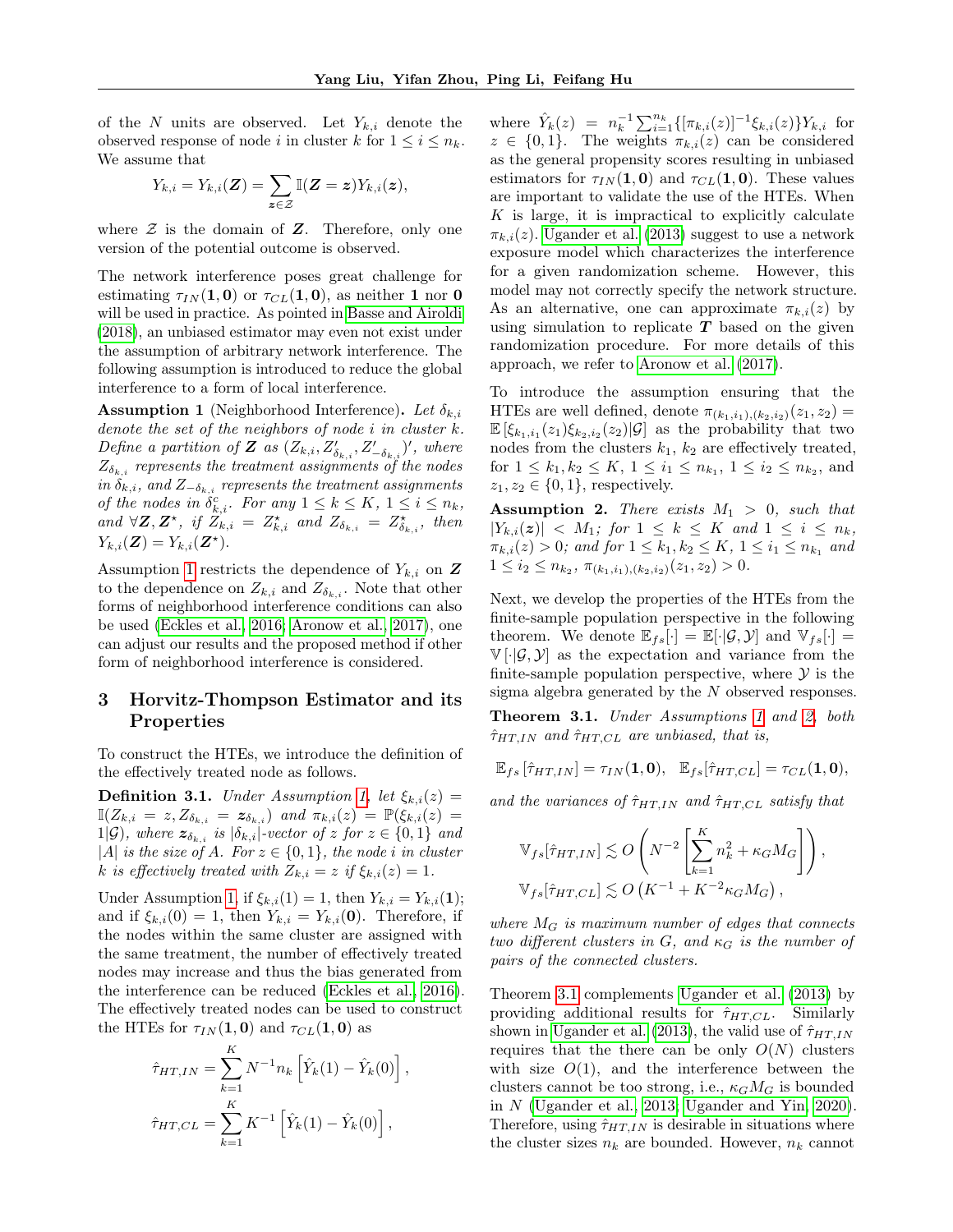be assumed as bounded in many applications, and thus, using graph-cluster randomization together with  $\hat{\tau}_{HT,IN}$  may be not appropriate in such situations. Theorem [3.1](#page-2-3) shows that the order of  $V_{fs}[\hat{\tau}_{HT,CL}]$ does not depend on the cluster size  $n_k$  and the value decreases as K increases. Therefore, using  $\hat{\tau}_{HT,CL}$  can be useful in situation where  $\hat{\tau}_{HT,IN}$  does not work well.

## <span id="page-3-0"></span>4 Issues Related to Randomization and Horvitz-Thompson Estimators

Although Theorem [3.1](#page-2-3) describes the usage of graphcluster randomization together with the HTEs, several issues related to the randomization and the estimation could affect the results evaluating the ATEs. In this section, an example of a simple network is used to demonstrate these problems. Consider four clusters generated from a modified stochastic block models as shown in Figure [1,](#page-3-1) where the first two clusters belong to one type and the last two clusters belong to another. For simplicity, the labels of the clusters are assumed known before the experiment. For the design stage, we use the randomization scheme that two of the clusters are randomly chosen to one treatment arm with probability  $1/6$ . The details of the simulation are presented in Section [B](#page-11-0) of the supplementary materials.

<span id="page-3-1"></span>

Figure 1: An example of network consisting of 2 types of clusters. The probability that two nodes in different clusters are connected is  $180^{-1}$ .

<span id="page-3-2"></span>Table 1: Bias and standard deviation (SD) of the HTEs.

|                      | Bias     | SD    |
|----------------------|----------|-------|
| $\hat{\tau}_{HT,IN}$ | $-0.060$ | 1.005 |
| $\hat\tau_{HT,CL}$   | $-0.058$ | 0.589 |

We first evaluate the bias and the standard deviation (SD) of the HTEs in Table [1.](#page-3-2) Since a few nodes could have  $\pi_{k,i}(z) = 0$ , both of the two HTEs are slightly biased. In addition, the SD of  $\hat{\tau}_{HT,CL}$  is much smaller than the SD of  $\hat{\tau}_{HT,IN}$ . Note that the values of the two ATEs are similar, i.e.,  $\tau_{IN}(1,0) = 1$  and  $\tau_{CL}(1,0) =$ 

0.979. Thus, using  $\hat{\tau}_{HT,CL}$  can be more efficient.

Other than the mean and SD, it is also desirable to evaluate the performance of the HTEs for a specific treatment assignment. We evaluate half of the six treatment assignments in Table [2.](#page-3-3) Since the first two clusters are of the same type, the most imbalanced treatment assignment  $(0, 0, 1, 1)'$  yields the values of the estimators quite different from  $\tau_{IN}(1, 0)$  and  $\tau_{CL}(1, 0)$ . Although  $(0, 1, 1, 0)'$  and  $(0, 1, 0, 1)'$  are comparable with respect to cluster's type, the values of the HTEs under these two assignments are still quite different. This indicates that the choice of the assignment may greatly affect the evaluation of the ATE.

<span id="page-3-3"></span>Table 2: Evaluation of  $\hat{\tau}_{HT,IN}$  and  $\hat{\tau}_{HT,CL}$  and the difference-in-means (DIM) of the cluster-treated structures under three treatment assignments:  $X_{k,1,1}$  is size of  $In_k$ ;  $X_{k,1,2}$  is the average degree of the nodes in  $In_k; X_{k,2,1}$  is the number of effectively treated nodes in  $Ot_k$ ; and  $X_{k,2,2}$  is the average degree of the effectively treated nodes in  $Ot_k$ .

| $\bm{T}$                    | (0,0,1,1)' | (0,1,0,1)' | (0,1,1,0)' |
|-----------------------------|------------|------------|------------|
| $\hat{\tau}_{HT,IN}$        | $-0.730$   | 0.711      | 0.919      |
| $\hat{\tau}_{HT,CL}$        | $-0.001$   | 0.622      | 0.929      |
| $\overline{DIM}(X_{k,1,1})$ | $-10.500$  | 3.500      | $-0.500$   |
| $DIM(X_{k,1,2})$            | $-11.912$  | 0.449      | 0.494      |
| $DIM(X_{k,2,1})$            | 0.500      | $-2.500$   | $-1.500$   |
| $DIM(X_{k,2,2})$            | $-9.225$   | $-0.583$   | 1.667      |

To better understand how the different treatment assignments affect the values of the HTEs, we introduce the concepts of inner nodes and outer nodes as follows.

<span id="page-3-4"></span>**Definition 4.1.** For  $1 \leq k \leq K$  and  $1 \leq i \leq n_k$ , if  $Y_{k,i}(\mathbf{Z})$  depends only on the treatment assignment of cluster k, i.e.,  $T_k$ , then node i is an inner node of cluster  $k$ ; otherwise, node i is an outer node of cluster  $k$ .

By Definition [4.1,](#page-3-4) we further denote  $In_k$  and  $O_t$  as the set of inner nodes and the set of outer nodes of cluster k, respectively. Assumption [1](#page-2-1) implies that node i is an inner node of cluster k if  $\delta_{k,i} \subset C_k$ , and it is an outer node if  $\delta_{k,i} \cap C_k^c \neq \emptyset$ . This difference of nodes' types can affect their probability to be effectively treated. Under graph-cluster randomization, the weight of the HTEs satisfies that

$$
\pi_{k,i}(z) = \mathbb{P}(\xi_{k,i}(z) = 1 | \mathcal{G}) \n= P(T_k = z | \mathcal{G}) \mathbb{P}(\xi_{k,i}(z) = 1 | T_k = z, \mathcal{G}), \quad (1)
$$

where  $z \in \{0,1\}$ . Therefore, Assumption [1](#page-2-1) and the employed randomization scheme imply that  $\pi_{k,i}(z) =$  $1/2$  if  $i \in In_k$ ;  $\pi_{k,i}(z) = 1/6$  if  $i \in O_t$  and node i connects two clusters; and  $\pi_{k,i}(z) = 0$  if  $i \in O_t$  and node  $i$  connects more than two clusters. Therefore, the weights for the outer nodes are much larger than the weights for the inner nodes. As shown in Table [2,](#page-3-3)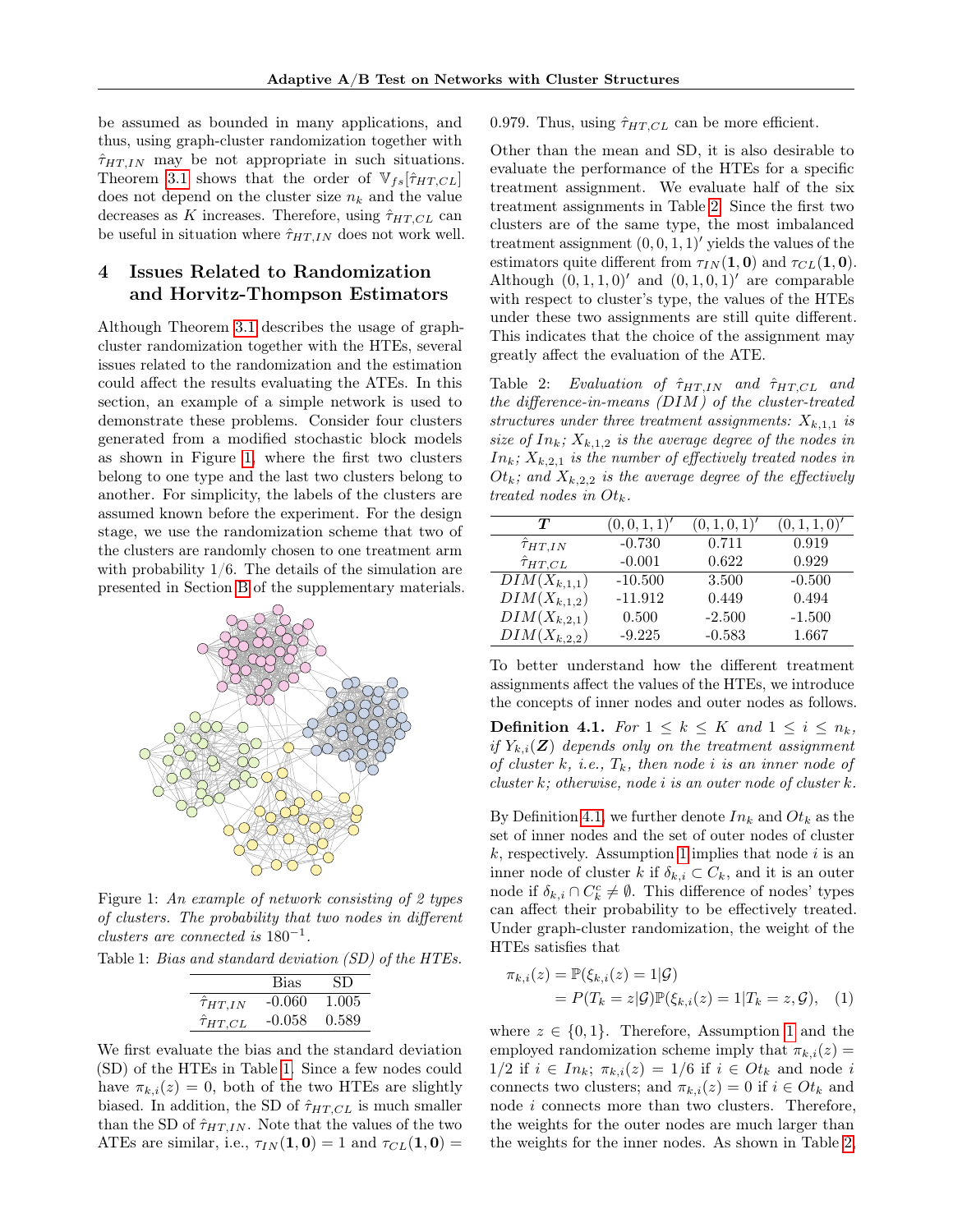the treatment assignment  $(0, 1, 0, 1)'$ , resulting in more effectively treated outer nodes in the control arm, i.e.,  $DIM(X_{k,2,1}) = -2.5$ , can impair the evaluation, because the weights amplify the outcomes of these nodes. Therefore, the comparability of the treatment arms also requires the balance of this kind of clustertreated structures, such as the number of nodes in  $In_k$ , the average degree of the nodes in  $In_k$ , and the measures with respect to the effectively treated nodes in  $O_t$ . These structures are important because they may associate with the outcomes of different types of nodes used in estimation. We calculate the differencein-means for four kinds of cluster-treated structures in Table [2.](#page-3-3) This table suggests that the most balanced treatment arms of the clusters with respect to the four measures, e.g.,  $(0, 1, 1, 0)$ ', has the best performance.

Besides the balance of cluster-treated structures, the weights of HTEs can also be problematic. This example also shows that the values of the weights are majorly determined by randomization, but are less determined by the cluster structures. In practice, the weight of an outer node can be extremely large not reflecting the network structure, i.e., when  $\pi_{k,i}(z)$  is small due to the cluster structures, there may be only a few outer nodes in the network. Therefore, whether these nodes are effectively treated or not can greatly affect the evaluation of the ATE. This indicates the importance of the weights used for the construction of the estimator.

In practice, the network structure can be more complicated than the presented example. As such, purely counting on randomization to take care of cluster-treated structures can cause severe imbalanced treatment arms of clusters. Moreover, the probability of an outer node to be efficiently treated may not reflect the cluster structures. Consequently, using such weights as the HTEs may result in large variance. Therefore, the design and the estimation need to be adjusted according to network structure.

## <span id="page-4-0"></span>5 Adaptive A/B Test Procedure

In this section, we propose a rerandomized-adaptive randomization (ReAR) to balance cluster-treated structures and a cluster-adjusted estimator (CAE) to assign more appropriate weights for estimation. As such, the use of ReAR together with CAE can produce better results evaluating the ATE.

#### <span id="page-4-1"></span>5.1 Rerandomized-Adaptive Randomization

Similar to the idea of the exposures to neighborhood treatments [\(Forastiere et al., 2021\)](#page-8-6), when cluster is used as the unit for randomization, balance should take the nodes' type and the nodes' treatment exposures into account. The cluster-treated structures considered in Section [4](#page-3-0) are the cluster level summary statistics demonstrating these concerns. Note that various measures of the cluster-treated structures can be used in different applications. As demonstrated in Section [4,](#page-3-0) using graph cluster randomization under Assumption [1](#page-2-1) indicates that at least the measures associated with the inner nodes and those associated with the effectively treated outer nodes should be considered for balance.

According to the nature of these measures, the clustertreated structures can be categorized as the following two types: (1) the measures that do not depend on the treatment assignment of other clusters, and (2) the measures whose values are determined only when the treatment assignment of other clusters are determined. For instance, the first type of measures may include the number of nodes in  $In_k$ , and the second type of measures may include the number of effectively treated nodes in  $O_t$ . Let  $X_{k,1}$  denote the  $m_1$ -covariates of cluster k whose values do not depend on the treatment assignments of other clusters, i.e., the first type of measures, and  $X_{k,2}$  denote the  $m_2$ -covariates of cluster k whose values depend on the treatment assignments of other clusters, i.e., the second type of measures. Therefore,  $\mathbf{X}_k = (\mathbf{X}_{k,1}^\prime, \mathbf{X}_{k,2}^\prime)^\prime$  include both of the two types of cluster-treated structures.

The second type of the measures, i.e.,  $X_{k,2}$ , poses certain challenges for the design. Since  $X_{k,2}$  depends on the assignments of other clusters, traditional design approaches such as blocking, stratification, and the covariate-adaptive randomization [\(Pocock and Simon,](#page-9-5) [1975;](#page-9-5) [Hu et al., 2012\)](#page-8-9), that sequentially balance the covariates, are not applicable to  $X_{k,2}$ . As an alternative, we can rerandomize the assignment  $T$ and choose one of such assignments that gives the desirable balanced treatment arms with respect to both  $X_{k,1}$  and  $X_{k,2}$  [\(Morgan et al., 2012;](#page-9-6) [Morgan and](#page-9-7) [Rubin, 2015\)](#page-9-7). However, it may take a large number of rerandomizations to find one useful assignment [\(Qin](#page-9-4) [et al., 2016\)](#page-9-4). We thus consider to combine covariateadaptive randomization and rerandomization to take the advantages of both of the two types of procedures.

Let B denote the number of rerandomization and  $T_b$ denote the bth treatment assignment generated from the pairwise-sequential randomization [\(Qin et al., 2016;](#page-9-4) [Zhou et al., 2020\)](#page-9-8) with  $(\mathbf{X}_{1,1}, \cdots, \mathbf{X}_{K,1})'$  for  $1 \leq b \leq$ B. The pairwise-sequential randomization sequentially assigns a larger probability to the assignment leading to the smaller value of the Mahalanobis distance of  $X_{k,1}$ for a pair of clusters. Therefore, the imbalance with respect to  $X_{k,1}$  are minimized for large K. We present the pairwise-sequential randomization in Section [C.1](#page-12-0) of the supplementary material. Next, we rerandomize of the pairwise-sequential randomization to choose the treatment assignment which maintains the balance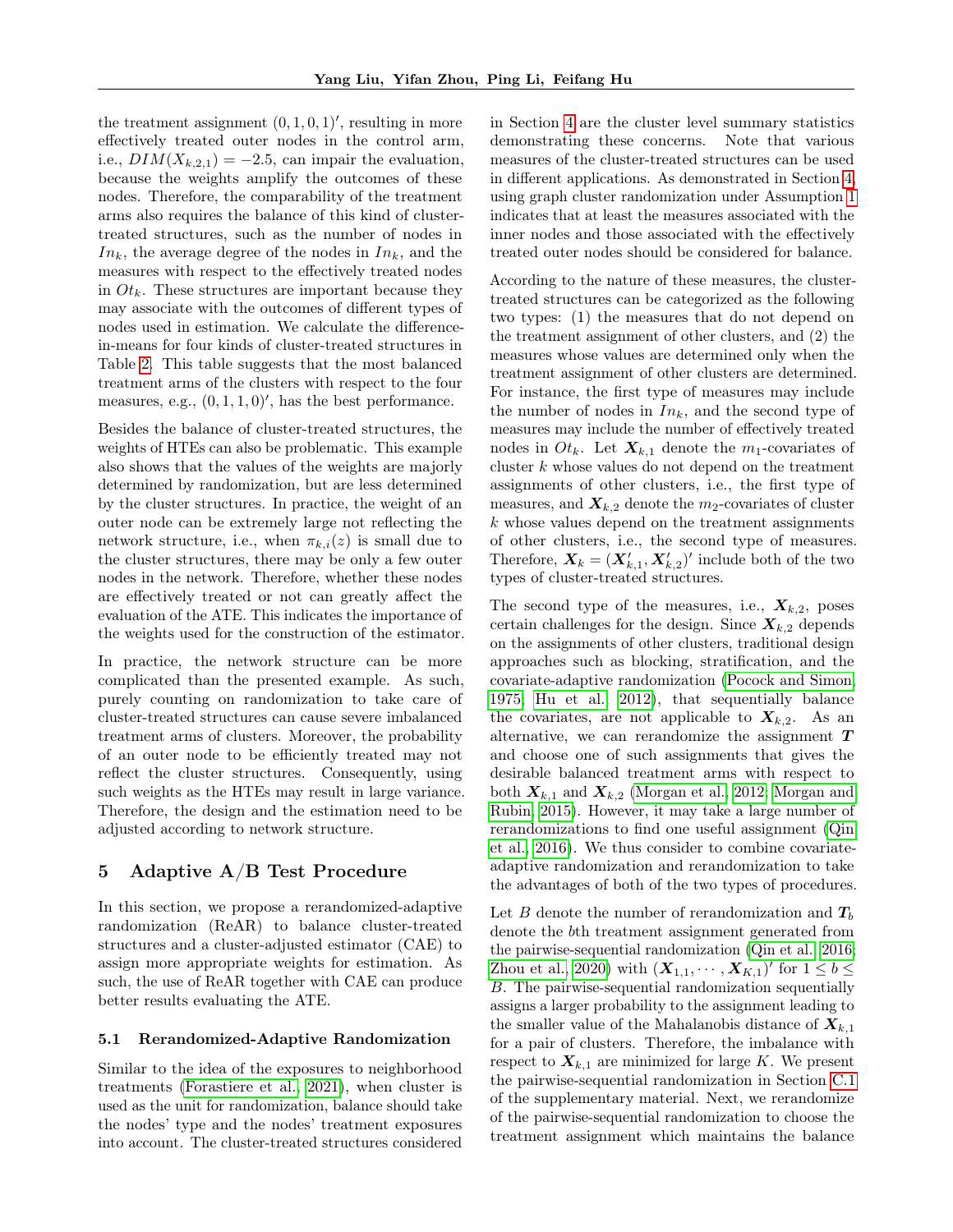with respect to both  $X_{k,1}$  and  $X_{k,2}$ . Denote  $\bar{X}_{b}^{1}$  and  $\bar{X}_{b}^{0}$  as the sample means of  $X_{k}$  with respect to the treatment and control arms calculated with  $T_b$  for the bth rerandomization. In addition, let  $\mathbf{D}_b = \bar{\mathbf{X}}_b^1 - \bar{\mathbf{X}}_b^0$ and denote  $S(D)$  as the sample covariance matrix calculated from  $D_1, \cdots, D_B$ . Consider the following modified Mahalanobis distance that measures the imbalance with respect to both  $X_{k,1}$  and  $X_{k,2}$  for the bth rerandomization,

$$
Im b_b = \mathbf{D}'_b \mathbf{S}(\mathbf{D})^{-1} \mathbf{D}_b
$$
, for  $b = 1, \dots, B$ .

Furthermore, denote  $Im b_{(b)}$  as the bth ordered value of  $Imb_1, \dots, Imb_B$ , then ReAR can be described as Algorithm [1.](#page-5-1) Note that an assignment is randomly selected from those with  $Imb_{(1)}, \cdots, Imb_{(\lfloor \alpha B \rfloor)},$  the imbalance measure calculated with both  $X_{k,1}$  and  $X_{k,2}$  can thus be controlled by a given threshold  $\alpha$ . Therefore, one can use a sufficiently large  $B$  and a small  $\alpha$  to obtain the assignment with desirably balanced treatment arms. Furthermore, a relatively large  $\alpha$ can increase the randomness for rerandomization and relieve the problem of confounding. For more detailed discussion for choosing  $B$  and  $\alpha$ , please see Section [C.2](#page-13-0) of the supplementary material.

<span id="page-5-1"></span>Algorithm 1 Rerandomized-Adaptive Randomization

1: **Input:** covariates  $X_1, \dots, X_K$ ; number of rerandomization  $B$ ; threshold  $\alpha$ ;

- 3: Generate  $T_b$  from pairwise-squential randomization with  $(\boldsymbol{X}_{1,1},\cdots,\boldsymbol{X}_{K,1})'$ ;
- 4: end for
- 5: Calculate and order  $Imb_1, \cdots, Imb_B;$
- 6: Select the  $b'$ th assignment with  $Im b_b$  $\sim$  $\text{Unif}(Imb_{(1)}, \cdots, Imb_{(\lfloor \alpha B \rfloor)});$
- 7: Output:  $T=T_{b'};$

### <span id="page-5-2"></span>5.2 Cluster-Adjusted Estimator

To improve the estimation for ATE, it is still necessary to appropriately adjust the weight of the effectively treated nodes in estimation. Notice that a node of cluster k belongs to either  $In_k$  or  $O_t$ . This difference of nodes' type can affect the probability to be efficiently treated and consequently affects the cluster-treated structures. Ideally, the weight should reflect the nodes' type and should not over-amplify beyond the cluster size, e.g., if there is only one outer node in a cluster then the weight for this node should not be too large. We introduce the following weights that adaptively adjust the node according to the nodes' type

$$
w_{k,i}(z) = \mathbb{P}(T_k = z | \mathcal{G}) \Big\{ \mathbb{I}(i \in In_k, T_k = z) + \mathbb{I}(i \in Ot_k) \frac{\sum_{j \in Ot_k} \xi_{k,j}(z)}{\sum_{j=1}^{n_k} \mathbb{I}(j \in Ot_k)} \Big\}.
$$

The advantage of using  $w_{k,i}(z)$  is that the weights for the outer nodes satisfy that  $w_{k,i}(z) \leq \mathbb{P}(T_k = z | \mathcal{G}) \times$  $|O_t|^{-1}$ , whereas the weights for the inner nodes keep the same as the weights used by HTEs, i.e.,  $w_{k,i}(z) =$  $\pi_{k,i}(z) = \mathbb{P}(T_k = z | \mathcal{G})$ . Therefore, using  $w_{k,i}$  can reduce the variance for estimating the ATEs. The CAEs for  $\tau_{IN}(1,0)$  and  $\tau_{CL}(1,0)$  can be defined as

$$
\hat{\tau}_{CAE,IN} = \sum_{k=1}^{K} N^{-1} n_k \left[ \tilde{Y}_k(1) - \tilde{Y}_k(0) \right]
$$

$$
\hat{\tau}_{CAE,CL} = \sum_{k=1}^{K} K^{-1} \left[ \tilde{Y}_k(1) - \tilde{Y}_k(0) \right],
$$

,

where  $\tilde{Y}_k(z) = n_k^{-1} \sum_{i=1}^{n_k} [w_{k,i}(z)]^{-1} \xi_{k,i}(z) Y_{k,i}(z)$  for  $z \in \{0,1\}$ . If none of the nodes in  $O_t$  are effectively treated, we replace  $n_k$  used in the CAEs with  $|In_k|$ .

Although the proposed CAEs can be biased, they still have several advantages compared to the HTEs. First, the CAEs and the HTEs are equivalent when the clusters are disjoint. Furthermore, CAEs can alleviate the problem of overweighting by adjusting weights of the nodes according the nodes' type. Therefore, the CAEs may have better performance when there are moderate amount of interference among the clusters.

### <span id="page-5-0"></span>6 Numerical Studies

In Section [6.1,](#page-6-0) hypothetical networks are used to show that the restrictions on cluster sizes can be alleviated when the estimators from the cluster perspective are used. In Section [6.2,](#page-7-1) the MIT phone call network listed in the Network Data Repository [\(Rossi and](#page-9-9) [Ahmed, 2015\)](#page-9-9) shows that the inappropriate weights used by HTEs may impair the evaluation of the ATEs, whereas our proposed adaptive  $A/B$  test procedure can still be useful. In Section [D.3](#page-14-0) of the supplementary material, the Facebook pages to pages network is used to demonstrate the performance of our proposed procedure, where the network contains only 64.1% of the inner nodes.

Throughout this section, the potential outcomes are generated according to the following model,

<span id="page-5-3"></span>
$$
Y_{k,i}(\mathbf{0}) = \mu_0 + \alpha_0 \cdot \bar{d}^{-1} d_{k,i} + \epsilon_{k,i},
$$
  
\n
$$
Y_{k,i}(\mathbf{Z}) = Y_{k,i}(\mathbf{0}) + (\mu_1 - \mu_0) Z_{k,i} + (\alpha_1 - \alpha_0) \cdot \bar{d}^{-1} \mathbf{1}'_{\delta_{k,i}} Z_{\delta_{k,i}},
$$
\n(2)

where  $d_{k,i}$  is the degree of node i in cluster  $k, \bar{d}$  is the average degree of G,  $\mathbf{1}_{\delta_{k,i}}$  is  $|\delta_{k,i}|$ -vector of ones, and  $\epsilon_{k,i}$  are i.i.d.  $\mathcal{N}(0, \sigma_{\epsilon}^2)$ . The parameter setting  $(\mu_1, \mu_0, \alpha_1, \alpha_0, \sigma_{\epsilon}) = (1.6, 1, 1.4, 1, 1)$  is used, resulting in the direct effect  $\mu_1 - \mu_0 = 0.6$  and the spillover effect  $\alpha_1 - \alpha_0 = 0.4$ , respectively.

<sup>2:</sup> for  $b = 1$  to  $B$  do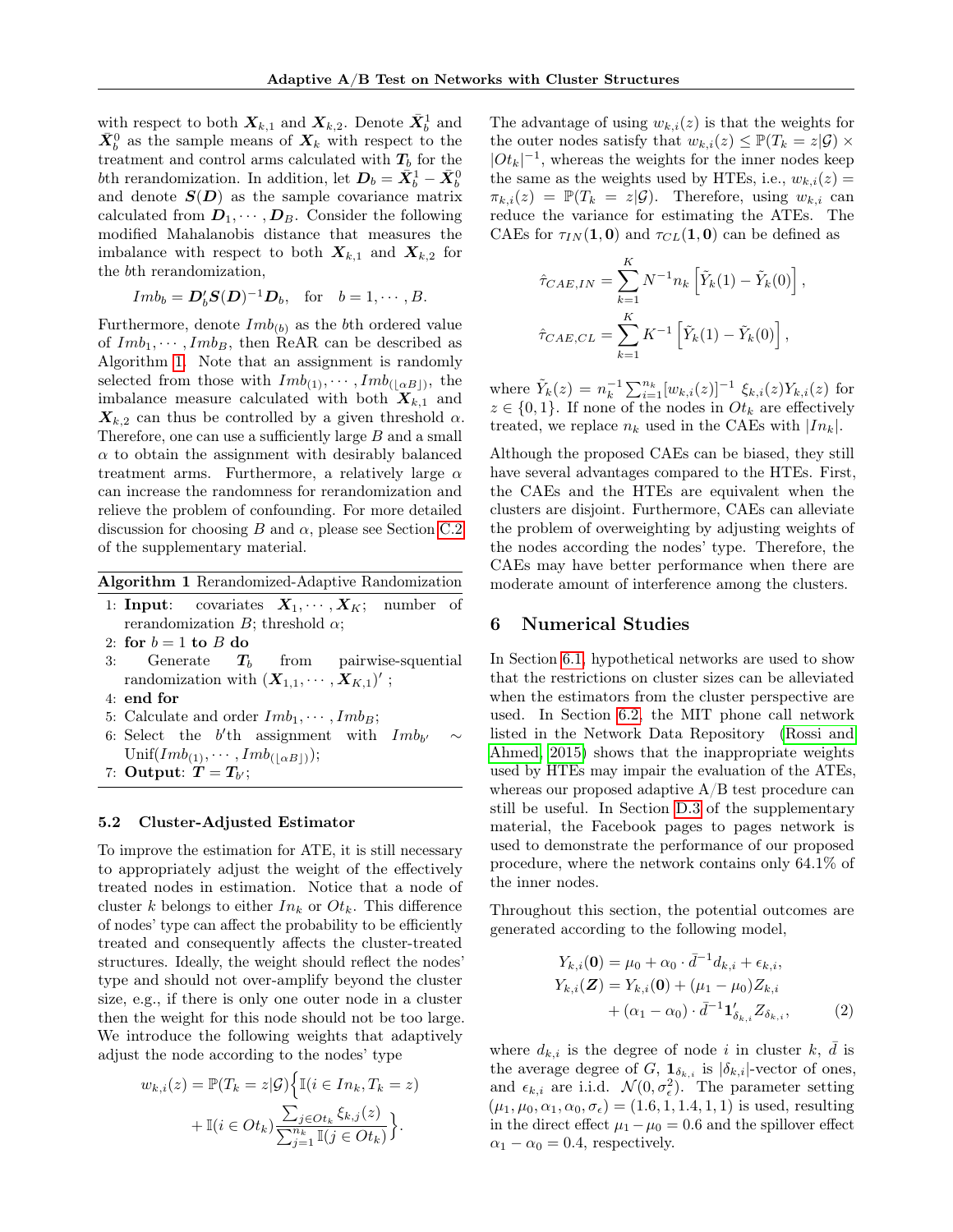<span id="page-6-1"></span>

<span id="page-6-2"></span>Figure 2: Histograms of the difference-in-means of the six measures of the cluster-treated structures for  $K = 20$ .



Figure 3: The densities of the MSEs evaluated from the 100 hypothetical networks for  $K = 20$ .

The settings of the design and estimation used for simulations are as follows. First, six measures of clustertreated structures, i.e.,  $m_1 = 4$  and  $m_2 = 2$ , are considered, where  $X_{k,1,1}$  is the size of  $In_k$ ,  $X_{k,1,2}$  is the average degree of the nodes in  $In_k$ ,  $X_{k,1,3}$  is the size of  $Ot_k$ ,  $X_{k,1,4}$  is the average degree of the nodes in  $Ot_k$ ,  $X_{k,2,1}$  is the number of the effectively treated nodes in  $O_t$ , and  $X_{k,2,2}$  is the average degree of the effectively treated nodes in  $O_t$ . For the design stage, the following three randomization procedures with graph-cluster randomization are evaluated: complete randomization (CR), i.e., no neighborhood exposures are used; pairwise-sequential randomization (PSR) with  $X_{k,1}$ ; and ReAR using  $B = 1000$  and  $\alpha = 0.05$  with both  $X_{k,1}$  and  $X_{k,2}$ . For the estimation stage, the HTEs from the two perspectives are compared with the corresponding CAEs for each of the randomization schemes. The weights for the HTEs are calculated with the simulation approach [\(Aronow et al., 2017\)](#page-8-7).

#### <span id="page-6-0"></span>6.1 Hypothetical Networks

The stochastic block model is modified to mimic the real-world network with clear cluster structures. According to the details presented in Section [D.1](#page-13-1) of the supplementary material, 100 networks are generated and 1,000 simulations are conducted for each of networks. The results are combined to generate the histograms of the difference-in-means (DIMs) of the six cluster-treated structures and are presented in Figure [2.](#page-6-1) The distributions of the MSEs for different estimators are presented in Figure [3.](#page-6-2) Note that the figures for

 $K = 50$  are similar to the Figure [2](#page-6-1) and Figure [3](#page-6-2) and are thus omitted. In Table [3,](#page-7-2) we compare the performance of different estimators under different randomization schemes with graph-cluster randomization.

The histograms presented in Figure [2](#page-6-1) demonstrate the performance of the three designs on balancing the six measures of the cluster-treated structures. As  $X_{k,1}$  is used in pairwise-sequential randomization, the distributions of the difference-in-means are more concentrated around zero under pairwise-sequential randomization than the distributions under complete randomization. Because the imbalance score used by ReAR are calculated with both  $X_{k,1}$  and  $X_{k,2}$ , the difference-in-means of all of the six measures are all more concentrated than their values under pairwisesequential randomization. Therefore, the treatment arms generated by ReAR are of the most balanced with respect to the cluster-treated structures.

Comparing the different approaches for evaluating the ATEs, we have the following three folds of meaningful observations. First, the balance of the clustertreated structures benefits the estimation of the ATEs. The average MSEs of the estimators following the design with better balance properties are smaller. In particular, the average MSEs of the estimators following ReAR are the smallest. Comparing the performance of the two kinds of estimators, the CAEs have slightly larger bias than the HTEs, but have smaller average SD. Therefore, the CAEs have better performance than the HTEs. Last but not least, the estimators from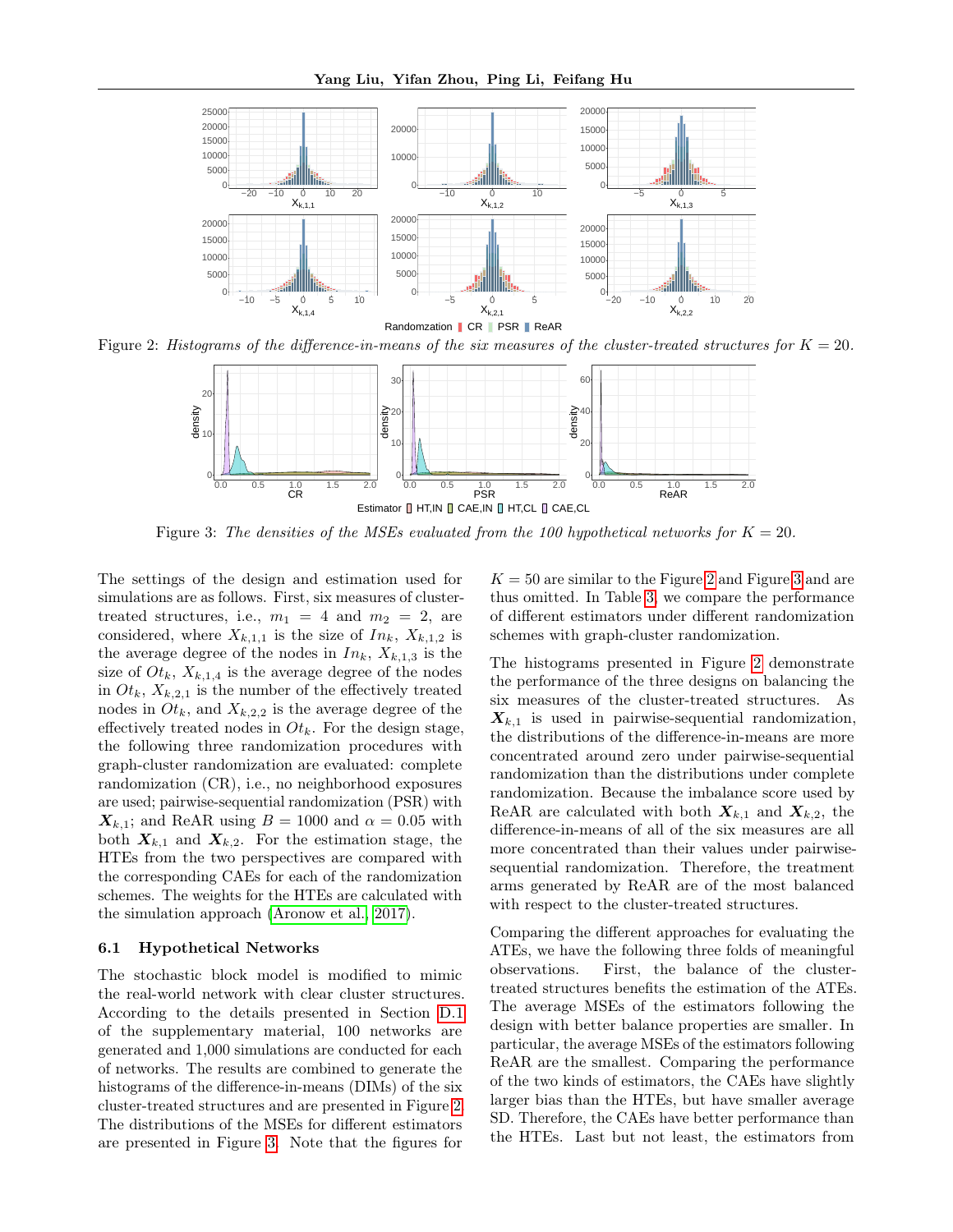Adaptive A/B Test on Networks with Cluster Structures

<span id="page-7-2"></span>Table 3: The average bias, the average standard deviation (SD), and the average MSE of the HTEs and CAEs.

| К  | Design                  |          | CR    |            |          | <b>PSR</b> |       | ReAR        |           |       |  |
|----|-------------------------|----------|-------|------------|----------|------------|-------|-------------|-----------|-------|--|
|    | Estimators              | Bias     | SD    | <b>MSE</b> | Bias     | <b>SD</b>  | MSE   | <b>Bias</b> | <b>SD</b> | MSE   |  |
|    | $\hat{\tau}_{HT,IN}$    | 0.004    | 1.784 | 3.774      | $-0.000$ | 1.491      | 2.919 | 0.003       | 1.298     | 2.509 |  |
| 20 | $\tilde{\tau}_{CAE,IN}$ | $-0.015$ | 1.622 | 3.302      | $-0.018$ | 1.328      | 2.532 | $-0.011$    | 1.012     | 1.869 |  |
|    | $\hat{\tau}_{HT,CL}$    | 0.001    | 0.485 | 0.241      | 0.001    | 0.390      | 0.156 | $-0.000$    | 0.373     | 0.171 |  |
|    | $\tau_{CAE,CL}$         | $-0.002$ | 0.282 | 0.081      | $-0.002$ | 0.224      | 0.051 | $-0.002$    | 0.177     | 0.032 |  |
|    | $\tau_{HT,IN}$          | 0.005    | 1.475 | 2.672      | 0.003    | 1.100      | 1.838 | 0.001       | 0.873     | 1.452 |  |
| 50 | $\tilde{\tau}_{CAE,IN}$ | $-0.010$ | 1.395 | 2.481      | $-0.012$ | 1.042      | 1.733 | $-0.013$    | 0.816     | 1.359 |  |
|    | $\hat{\tau}_{HT,CL}$    | 0.000    | 0.277 | 0.078      | 0.001    | 0.178      | 0.032 | 0.000       | 0.131     | 0.018 |  |
|    | $\hat{\tau}_{CAE,CL}$   | $-0.001$ | 0.183 | 0.034      | $-0.001$ | 0.124      | 0.016 | $-0.001$    | 0.099     | 0.010 |  |

<span id="page-7-3"></span>Table 4: The bias, standard deviation (SD), and MSE of the estimators evaluated for the MIT phone call networks.

| Design                |          | CR    |       |          | PSR.  |       |             | ReAR. |       |
|-----------------------|----------|-------|-------|----------|-------|-------|-------------|-------|-------|
| Estimators            | Bias     | SD.   | MSE   | Bias     | SD.   | MSE   | <b>Bias</b> | SD.   | MSE   |
| $\tau_{HT,IN}$        | 0.428    | 0.962 | 1.108 | 0.305    | 0.539 | 0.383 | 0.249       | 0.369 | 0.198 |
| $\hat{\tau}_{CAE,IN}$ | $-0.028$ | 0.342 | 0.117 | $-0.028$ | 0.114 | 0.014 | $-0.029$    | 0.069 | 0.006 |
| $\hat\tau_{HT,CL}$    | 0.401    | 0.808 | 0.814 | 0.319    | 0.686 | 0.572 | 0.208       | 0.264 | 0.113 |
| $\hat{\tau}_{CAE,CL}$ | $-0.001$ | 0.142 | 0.020 | 0.002    | 0.138 | 0.019 | 0.001       | 0.135 | 0.018 |

the cluster perspective have better performance than the estimators from the individual level perspective. Note that the average SDs of the estimators from the individual perspective all above 0.8. On the other hand, the average SDs of the estimators from the cluster perspective are much smaller. In addition, the distributions of the MSEs for the estimators from the cluster perspective are more concentrated and more shifted to zero. Therefore, using the estimators from the cluster perspective may be useful in situations where the estimators from the individual perspective have large variances.

#### <span id="page-7-1"></span>6.2 The MIT Phone Call network

This network consists of phone calls/voicemails between 6819 users at MIT, where nodes and edges represent users and calls/voicemails, respectively [\(Eagle and](#page-8-10) [Pentland, 2006\)](#page-8-10). In practice, an  $A/B$  test may be conducted by the landline provider to see the satisfactory improvement measured from the MIT faculties for a new service. To conduct such experiment, the network is partitioned to 82 clusters by the label propagation algorithm [\(Raghavan et al., 2007\)](#page-9-10). Note that the portion of the inner nodes for this network is about 93%. Therefore, the outer nodes should not affect much on the evaluation of the ATEs. However, simulation results suggests that the weights of the outer nodes used by the HTEs can still affect the estimation.

Table [4](#page-7-3) shows the advantage of using the CAEs for adjusting the inappropriate weight used by the HTEs. Note that  $\tau_{IN}(1, 0) = 1$ , and  $\tau_{CL}(1, 0)$  evaluated from this network graph is 0.99. The biases of the HTEs all above 0.2. Therefore, using the HTEs for the ATE may not be reliable. On the other hand, the biases of the CAEs are all less than 0.03. The SDs and MSEs of the CAEs are also much smaller than the values for the HTEs. Therefore, the CAEs can be more useful than the HTEs, when several nodes in the network have small probabilities to be efficiently treated.

In addition, Table [4](#page-7-3) indicates the good performance of our proposed adaptive A/B test procedure. As the ReAR can generate more balanced treatment arms, the potential outcomes from the two treatment groups under ReAR are more feasible to be compared. Therefore, our proposed methods can greatly improve the performance of the estimators by reducing the SDs for estimating either  $\tau_{IN}(1,0)$  or  $\tau_{CL}(1,0)$ .

### <span id="page-7-0"></span>7 Conclusion

In this article, we discuss several issues about using cluster information in the design and the estimation for network A/B tests. We show that the estimator from the cluster perspective can be useful in some of the network settings. Furthermore, we demonstrate the importance of balancing the cluster-treated structures and the appropriate adjustment of the weight used in the estimation according to the cluster structures.

Our work can be further extended in several ways. Note that the covariate balance promoted by the design often affects the distribution of the test statistics [\(Ma et al.,](#page-9-11) [2015,](#page-9-11) [2020;](#page-9-12) [Bugni et al., 2018\)](#page-8-11), the valid inference with our procedure may require an appropriate estimator of the variance of the CAE following ReAR. This problem needs further investigation. Moreover, the equal allocation may not optimize the power for testing the ATE. Therefore, one should assign the units according to the ratio that can maximize the power for testing the ATE. It may be desirable to propose network adaptive A/B test procedure that has the same spirits as the response-adaptive randomization [\(Hu and Rosenberger,](#page-8-12) [2006;](#page-8-12) [Zhang et al., 2007\)](#page-9-13) to achieve this goal.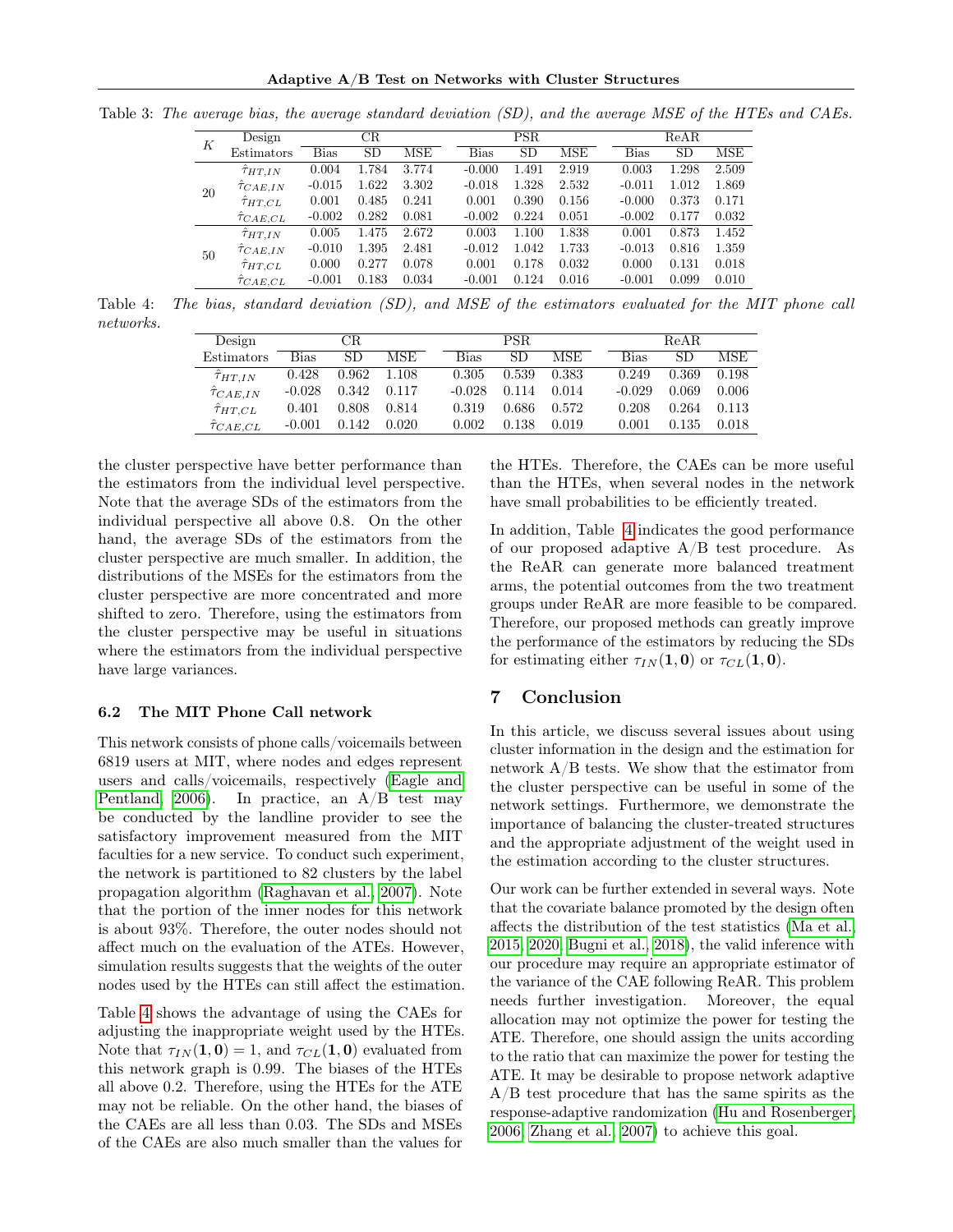### 8 Response to the Reviewers

We would like to thank the meta-reviewer and the four anonymous reviewers for the supportive comments and the efforts to improve our manuscript. We have revised the manuscript to address the concerns raised by the reviewers. In particular, the overloaded acronyms are reduced, the abstract and the first three sections are shortened, and more details were added to Section 5. Other typos have also been checked throughout the manuscript. We describe our revision in more details as follows.

- 1. The paragraph following Theorem [3.1](#page-2-3) is revised. The performances of  $\hat{\tau}_{HT,IN}$  and  $\hat{\tau}_{CL}$  are discussed and compared under different scenarios of the network structure. We also emphasize on our novelty compared to [Ugander et al.](#page-9-0) [\(2013\)](#page-9-0).
- 2. In the fourth paragraph of Section [4,](#page-3-0) we added explanations demonstrating the importance of the balance for certain types of cluster measures in the design. Furthermore, more descriptions about these measures are added in the first paragraph of Section [5.1.](#page-4-1) The term "cluster-treated structures" is introduced to describe these measures, because they depend on both the cluster structures and the treatment assignment of the clusters.
- 3. We added a brief description about the pairwisesequential randomization. Furthermore, we referred to Section [C.1](#page-12-0) of the supplementary materials for more details about the pairwisesequential randomization.
- 4. The first paragraph of Section [5.2](#page-5-2) is also revised. We added more details about the explanations about our proposed cluster-adjusted estimator.

### 9 Acknowledgements

We thank the reviewers for the helpful comments, which led to a much improved version of this paper. This research project was supported partly by a National Science Foundation grant DMS-1712760. The work of Feifang Hu was conducted as a consulting researcher at Baidu Research, USA. He thanks Baidu Research, USA, for their generous support.

### References

<span id="page-8-7"></span>Aronow, P. M., Samii, C., et al. (2017). Estimating average causal effects under general interference, with application to a social network experiment. The Annals of Applied Statistics, 11(4):1912–1947.

- <span id="page-8-8"></span>Basse, G. W. and Airoldi, E. M. (2018). Limitations of design-based causal inference and a/b testing under arbitrary and network interference. Sociological Methodology, 48(1):136–151.
- <span id="page-8-11"></span>Bugni, F. A., Canay, I. A., and Shaikh, A. M. (2018). Inference under covariate-adaptive randomization. Journal of the American Statistical Association, 113(524):1784–1796.
- <span id="page-8-5"></span>Clauset, A., Newman, M. E., and Moore, C. (2004). Finding community structure in very large networks. Physical review E, 70(6):066111.
- <span id="page-8-10"></span>Eagle, N. and Pentland, A. (2006). Reality mining: sensing complex social systems. Personal and Ubiquitous Computing, 10(4):255–268.
- <span id="page-8-3"></span>Eckles, D., Karrer, B., and Ugander, J. (2016). Design and analysis of experiments in networks: Reducing bias from interference. Journal of Causal Inference,  $5(1).$
- <span id="page-8-6"></span>Forastiere, L., Airoldi, E. M., and Mealli, F. (2021). Identification and estimation of treatment and interference effects in observational studies on networks. Journal of the American Statistical Association, 116(534):901–918.
- <span id="page-8-1"></span>Gui, H., Xu, Y., Bhasin, A., and Han, J. (2015). Network a/b testing: From sampling to estimation. In Proceedings of the 24th International Conference on World Wide Web, pages 399–409.
- <span id="page-8-2"></span>Holtz, D., Lobel, R., Liskovich, I., and Aral, S. (2020). Reducing interference bias in online marketplace pricing experiments. arXiv preprint arXiv:2004.12489.
- <span id="page-8-12"></span>Hu, F. and Rosenberger, W. F. (2006). The theory of response-adaptive randomization in clinical trials. John Wiley & Sons, Hoboken, N.J.
- <span id="page-8-9"></span>Hu, Y., Hu, F., et al. (2012). Asymptotic properties of covariate-adaptive randomization. The Annals of Statistics, 40(3):1794–1815.
- <span id="page-8-0"></span>Kohavi, R., Deng, A., Frasca, B., Walker, T., Xu, Y., and Pohlmann, N. (2013). Online controlled experiments at large scale. In Proceedings of the 19th ACM SIGKDD international conference on Knowledge discovery and data mining, pages 1168– 1176.
- <span id="page-8-4"></span>Leskovec, J., Lang, K. J., Dasgupta, A., and Mahoney, M. W. (2008). Statistical properties of community structure in large social and information networks. In Proceedings of the 17th international conference on World Wide Web, pages 695–704.
- <span id="page-8-13"></span>Leskovec, J. and Sosič, R. (2016). Snap: A general-purpose network analysis and graph-mining library. ACM Transactions on Intelligent Systems and Technology (TIST), 8(1):1.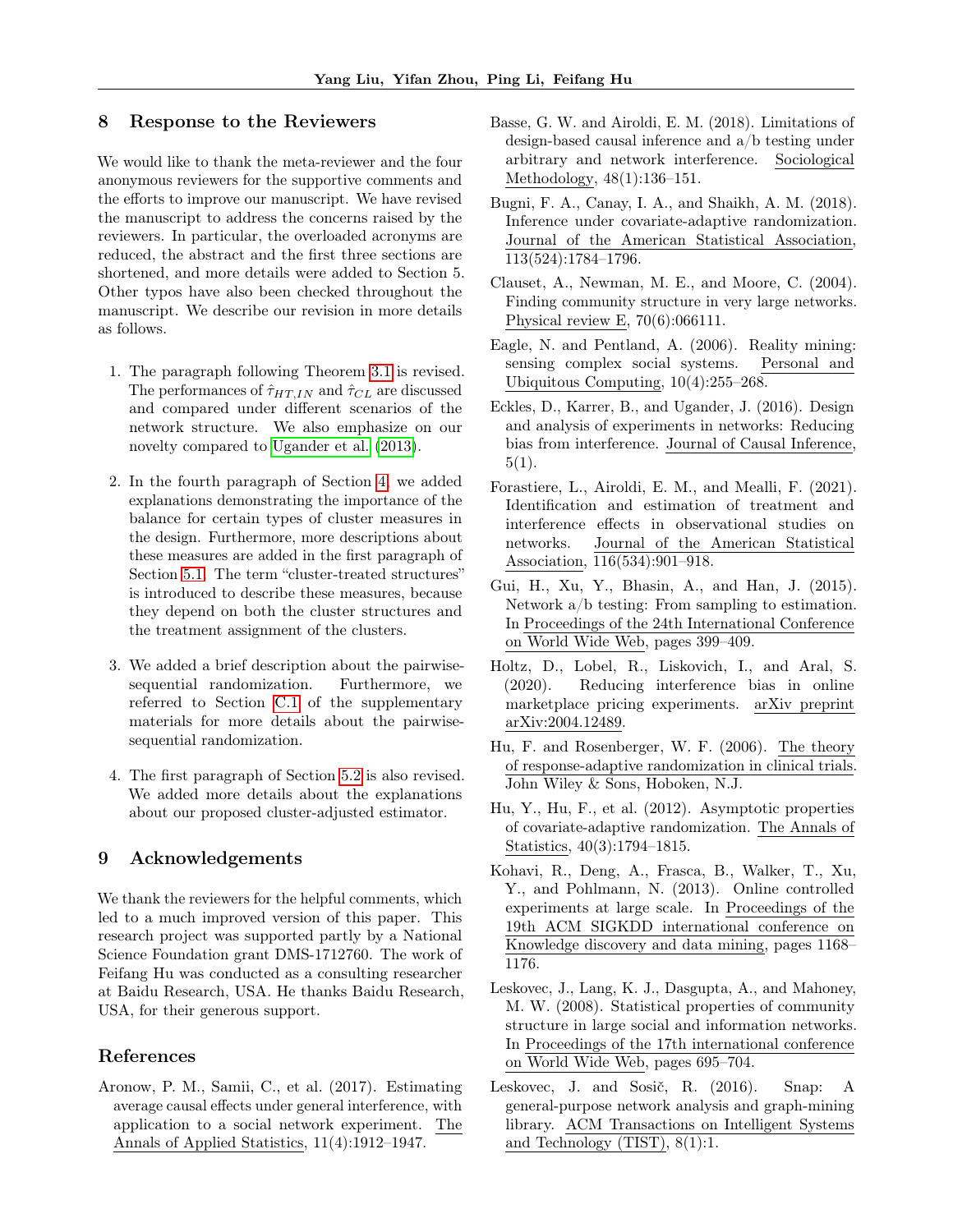- <span id="page-9-11"></span>Ma, W., Hu, F., and Zhang, L. (2015). Testing hypotheses of covariate-adaptive randomized clinical trials. Journal of the American Statistical Association, 110(510):669–680.
- <span id="page-9-12"></span>Ma, W., Qin, Y., Li, Y., and Hu, F. (2020). Statistical inference for covariate-adaptive randomization procedures. Journal of the American Statistical Association, 115(531):1488–1497.
- <span id="page-9-7"></span>Morgan, K. L. and Rubin, D. B. (2015). Rerandomization to balance tiers of covariates. Journal of the American Statistical Association, 110(512):1412–1421.
- <span id="page-9-6"></span>Morgan, K. L., Rubin, D. B., et al. (2012). Rerandomization to improve covariate balance in experiments. The Annals of Statistics, 40(2):1263– 1282.
- <span id="page-9-5"></span>Pocock, S. J. and Simon, R. (1975). Sequential treatment assignment with balancing for prognostic factors in the controlled clinical trial. Biometrics, 31(1):103–115.
- <span id="page-9-4"></span>Qin, Y., Li, Y., Ma, W., and Hu, F. (2016). Pairwise sequential randomization and its properties. arXiv preprint arXiv:1611.02802.
- <span id="page-9-10"></span>Raghavan, U. N., Albert, R., and Kumara, S. (2007). Near linear time algorithm to detect community structures in large-scale networks. Physical review E, 76(3):036106.
- <span id="page-9-14"></span>Rosenberger, W. F. and Lachin, J. M. (2015). Randomization in clinical trials: theory and practice. John Wiley & Sons, Hoboken, N.J, 2nd edition.
- <span id="page-9-9"></span>Rossi, R. A. and Ahmed, N. K. (2015). The network data repository with interactive graph analytics and visualization. In AAAI.
- <span id="page-9-2"></span>Rubin, D. B. (1974). Estimating causal effects of treatments in randomized and nonrandomized studies. Journal of educational Psychology, 66(5):688.
- <span id="page-9-3"></span>Splawa-Neyman, J., Dabrowska, D. M., and Speed, T. (1990). On the application of probability theory to agricultural experiments. essay on principles. section 9. Statistical Science, pages 465–472.
- <span id="page-9-0"></span>Ugander, J., Karrer, B., Backstrom, L., and Kleinberg, J. (2013). Graph cluster randomization: Network exposure to multiple universes. In Proceedings of the 19th ACM SIGKDD international conference on Knowledge discovery and data mining, pages 329– 337.
- <span id="page-9-1"></span>Ugander, J. and Yin, H. (2020). Randomized graph cluster randomization. arXiv preprint arXiv:2009.02297.
- <span id="page-9-13"></span>Zhang, L.-X., Hu, F., Cheung, S. H., and Chan, W. S. (2007). Asymptotic properties of covariate-adjusted

response-adaptive designs. The Annals of Statistics, 35(3):1166–1182.

<span id="page-9-8"></span>Zhou, Y., Liu, Y., Li, P., and Hu, F. (2020). Clusteradaptive network a/b testing: From randomization to estimation. arXiv preprint arXiv:2008.08648.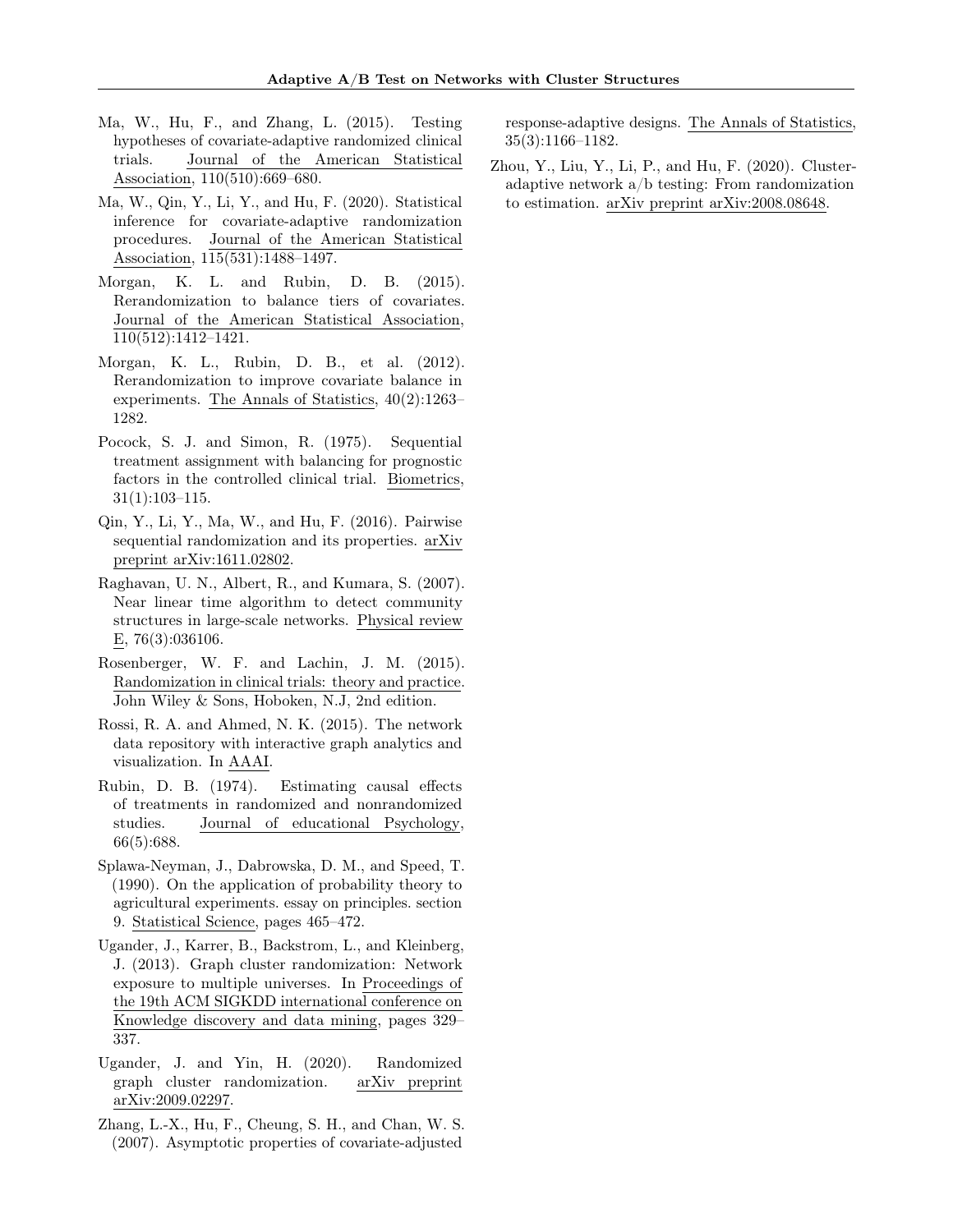# Supplementary Material: Adaptive  $A/B$  Test on Networks with Cluster Structures

## A Proof of Theorem 3.1.

In this section, we provide the proof for Therorem [3.1](#page-2-3) using a similar approach as presented in [Ugander et al.](#page-9-0) [\(2013\)](#page-9-0). To derive Theorem [3.1,](#page-2-3) we first prove the following result.

<span id="page-10-0"></span>**Proposition A.1.** For  $z \in \{0,1\}$ , let  $\bar{Y}_k(z) = n_k^{-1} \sum_{i=1}^{n_k} Y_{k,i}(z \cdot \mathbf{1})$ , and let  $\text{cov}_{fs}[\cdot]$  denote the covariance function from the finite sample perspective. Under Assumptions [1](#page-2-1) and [2,](#page-2-2) the following statements hold.

- 1. For  $1 \le k \le K$  and  $z \in \{0,1\}$ ,  $\mathbb{E}_{fs}[\hat{Y}_k(z)] = \bar{Y}_k(z)$ .
- 2. For  $1 \leq k_1, k_2 \leq K$ , and  $z_1, z_2 \in \{0, 1\}$

$$
\begin{split} &\text{cov}_{fs}\left[\hat{Y}_{k_1}(z_1), \hat{Y}_{k_2}(z_2)\right] \\ & = \frac{1}{n_{k_1}n_{k_2}} \sum_{i_1=1}^{n_{k_1}} \sum_{i_2=1}^{n_{k_2}} \frac{\pi_{(k_1,i_1),(k_2,i_2)}(z_1,z_2) - \pi_{k_1,i_1}(z_1)\pi_{k_2,i_2}(z_2)}{\pi_{k_1,i_1}(z_1)\pi_{k_2,i_2}(z_2)} \\ & \times Y_{k_1,i_1}(z_1 \cdot \mathbf{1})Y_{k_1,i_2}(z_2 \cdot \mathbf{1}). \end{split}
$$

(a) For 
$$
k_1 = k_2 = k
$$
,  $z_1 \neq z_2$ ,  
\n
$$
\text{cov}_{fs} \left[ \hat{Y}_k(z_1), \hat{Y}_k(z_2) \right] = -\bar{Y}_k(1) \bar{Y}_k(0) = O(n_k^2 n_k^{-2}) = O(1).
$$

(b) For 
$$
k_1 = k_2 = k
$$
,  $z_1 = z_2 = z$ ,

$$
\begin{split} &\text{cov}_{fs}\left[\hat{Y}_k(z), \hat{Y}_k(z)\right] = \mathbb{V}_{fs}\left[\hat{Y}_k(z)\right] \\ & = \frac{1}{n_k^2} \sum_{i_1=1}^{n_k} \sum_{i_2=1}^{n_k} \frac{\pi_{(k,i_1),(k,i_2)}(z,z) - \pi_{k,i_1}(z)\pi_{k,i_2}(z)}{\pi_{k,i_1}(z)\pi_{k,i_2}(z)} \\ & \times Y_{k,i_1}(z \cdot 1)Y_{k,i_2}(z \cdot 1) \\ & = O(n_k^{-2}n_k^2) = O(1). \end{split}
$$

(c) For  $k_1 \neq k_2$ ,

$$
cov_{fs}\left[\hat{Y}_{k_1}(z_1), \hat{Y}_{k_2}(z_2)\right] = O\left(\{n_{k_1}n_{k_2}\}^{-1}M_{C_{k_1}, C_{k_2}}\right),\,
$$

where  $M_{C_{k_1}, C_{k_2}}$  is the number of edges connecting clusters  $k_1$  and  $k_2$ .

Proof of Proposition [A.1.](#page-10-0) First, under Assumption [1](#page-2-1), it follows from the definition of the effectively treated node that

$$
\mathbb{E}_{fs}[\xi_{k,i}(z)Y_{k,i}(\boldsymbol{Z})] = \pi_{k,i}(z)Y_{k,i}(z\cdot\mathbf{1}),
$$

for  $z \in \{0, 1\}$ . Therefore,  $\mathbb{E}_{fs}[\hat{Y}_k(z)] = \bar{Y}_k(z)$  and

$$
\mathbb{E}_{fs}[\hat{Y}_{k_1}(z_1)\hat{Y}_{k_2}(z_2)] = \frac{1}{n_{k_1}n_{k_2}} \sum_{i_1=1}^{n_{k_1}} \sum_{i_2=1}^{n_{k_2}} \frac{\pi_{(k,i_1),(k,i_2)}(z_1,z_2)}{\pi_{k_1,i_1}(z_1)\pi_{k_2,i_2}(z_2)} Y_{k_1,i_1}(z_1 \cdot \mathbf{1}) Y_{k_2,i_2}(z_2 \cdot \mathbf{1}),
$$

for  $z_1, z_2 \in \{0, 1\}$ . We next prove for (a) - (c) of 2.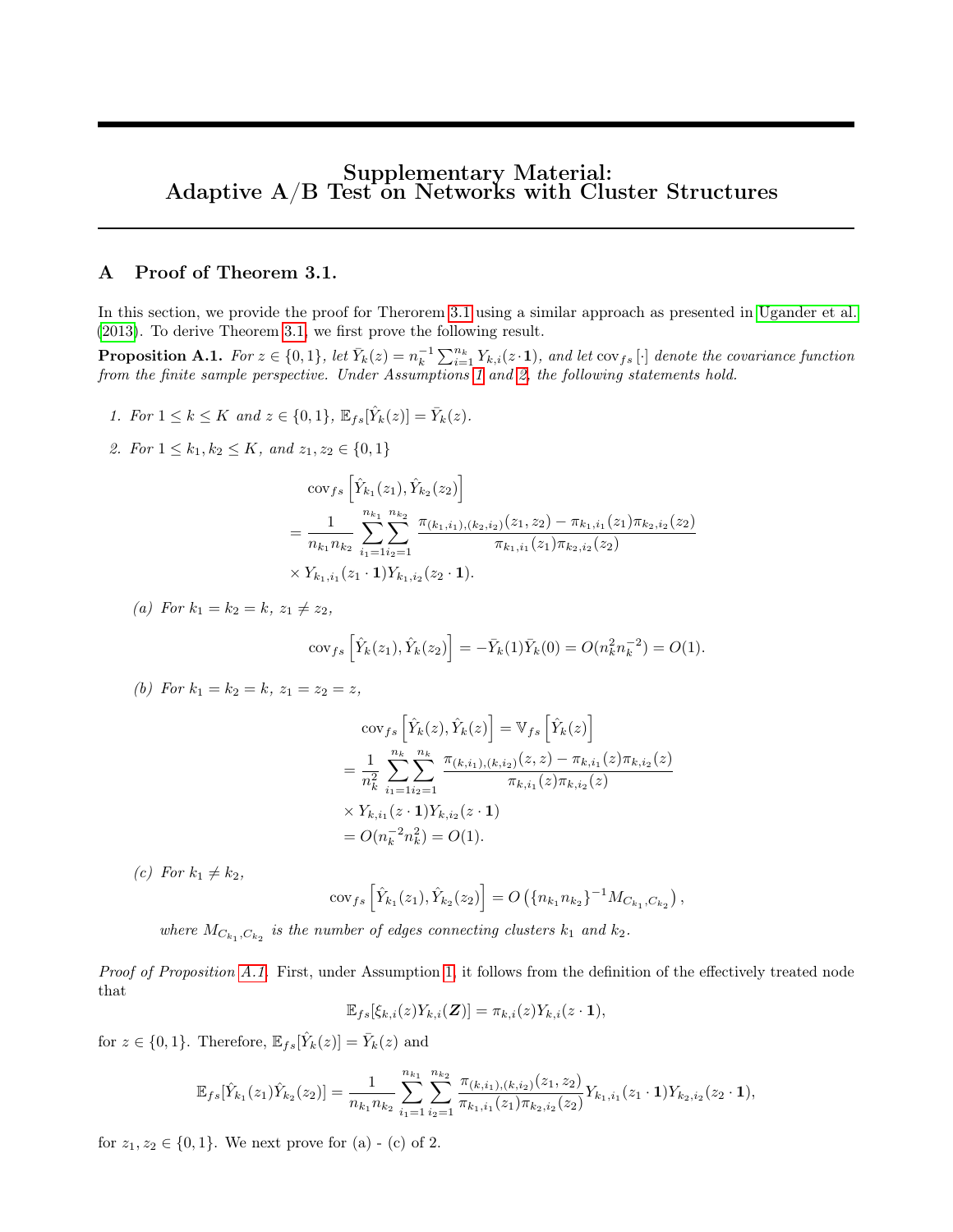(a) For  $k_1 = k_2 = k, z_1 \neq z_2$ , first notice that  $T_k(1 - T_k) = 0$ , then  $\xi_{k,i_1}(z_1)\xi_{k,i_2}(z_2) = 0$  and thus  $\pi_{(k_1,i_1),(k_2,i_2)}(z_1,z_2)=0$ . Therefore, we have

$$
\text{cov}_{fs}\left[\hat{Y}_k(z_1), \hat{Y}_k(z_2)\right] = -\bar{Y}_k(1)\bar{Y}_k(0).
$$

Note that Assumption [2](#page-2-2) implies that  $Y_{k,i}(z) = O(1)$ . Then we have  $\bar{Y}_k(z) = O(n_k^{-1}n_k)$  and thus (a) follows.

(b) For  $k_1 = k_2 = k$ ,  $z_1 = z_2 = z$ , each term within the summation sign is  $O(1)$ . The sum goes for  $n_k^2$  terms, so that the sum is  $O(n_k^2)$  and (b) follows.

(c) For  $k_1 \neq k_2$ , consider the terms within the summation sign under the following three situations. (i) Under Assumption [1,](#page-2-1) for all  $i_1 \in In_{k_1}, Y_{k_1,i_1}(\mathbf{Z})$  does not dependent on the treatment assignment of the nodes in other cluster. Therefore,  $\xi_{k_1,i_1}(z_1)$  and  $\xi_{k_2,i_2}(z_2)$  are conditional independent given G. Then the terms for this case  $(i_1 \in In_{k_1}, i_2)$  are zero as  $\pi_{(k_1, i_1), (k_2, i_2)}(t_1, t_2) = \pi_{k_1, i_1}(z_1) \pi_{k_2, i_2}(z_2)$ . (ii) Next, if  $i_1 \in O t_{k_1}$  and  $i_2 \notin \delta_{k_1, i_1}$ , the corresponding terms are also zero. (iii) If  $i \in Ot_{k_1}$  and  $i_2 \in \delta_{k_1,i_1}$ , the terms are  $O(1)$ . Therefore, by (i), (ii) and (iii), the total number of terms within the summation sign is  $M_{C_{k_1}, C_{k_2}}$ . Therefore, (c) follows.  $\Box$ 

*Proof of Theorem [3.1.](#page-2-3)* The unbiasedness of  $\hat{\tau}_{HT,IN}$  and  $\hat{\tau}_{HT,CL}$  simply follows from Proposition [A.1.](#page-10-0) We now derive the bounds for the finite-population variances for  $\hat{\tau}_{HT,IN}$  and  $\hat{\tau}_{HT,CL}$ . It follows from Proposition [A.1](#page-10-0) that

$$
\mathbb{V}_{fs} \left[ \hat{\tau}_{HT,IN} \right] = \sum_{k=1}^{K} \frac{n_k^2}{N^2} \mathbb{V}_{fs} \left[ \hat{Y}_k(1) - \hat{Y}_k(0) \right] + \sum_{k_1,k_2} \frac{n_{k_1} n_{k_2}}{N^2} \text{cov}_{fs} \left[ \hat{Y}_{k_1}(1) - \hat{Y}_{k_1}(0), \hat{Y}_{k_2}(1) - \hat{Y}_{k_2}(0) \right]
$$
  
\n
$$
\lesssim O\left(N^{-2} \sum_{k=1}^{K} n_k^2 \right) + O\left(N^{-2} \sum_{k_1 \neq k_2} M_{C_{k_1}, C_{k_2}}\right)
$$
  
\n
$$
\lesssim O\left(N^{-2} \left\{ \sum_{k=1}^{K} n_k^2 + \kappa_G M_G \right\} \right),
$$
  
\n
$$
\mathbb{V}_{fs} \left[ \hat{\tau}_{HT,CL} \right] = \frac{1}{K^2} \left\{ \sum_{k=1}^{K} \mathbb{V} \left[ \hat{Y}_k(1) - \hat{Y}_k(0) \right] + \sum_{k_1 \neq k_2} \text{cov}_{fs} \left[ \hat{Y}_{k_1}(1) - \hat{Y}_{k_1}(0), \hat{Y}_{k_2}(1) - \hat{Y}_{k_2}(0) \right] \right\}
$$
  
\n
$$
\lesssim O\left(K^{-2} K\right) + O\left(K^{-2} \kappa_G \sum_{k_1,k_2} M_{C_{k_1}, C_{k_2}}\right)
$$
  
\n
$$
\lesssim O\left(K^{-1} + K^{-2} \kappa_G M_G\right),
$$

 $\text{where} \quad \mathbb{V}_{fs} \left[ \hat{Y}_k(1) \right], \quad \mathbb{V}_{fs} \left[ \hat{Y}_k(0) \right], \quad \text{and} \quad \text{cov}_{fs} \left[ \hat{Y}_k(1), \hat{Y}_k(0) \right] \quad \text{are} \quad O(1); \quad \text{ and } \quad \text{cov}_{fs} \left[ \hat{Y}_{k_1}(1), \hat{Y}_{k_2}(0) \right],$  $\[\cos(s) \left[ \hat{Y}_{k_1}(1), \hat{Y}_{k_2}(1) \right],\]$  and  $\[\cos(s) \left[ \hat{Y}_{k_1}(0), \hat{Y}_{k_2}(0) \right]$  are  $O(n_{k_1}^{-1} n_{k_2}^{-1} M_{C_{k_1}, C_{k_2}})$ . This completes the proof of this theorem.  $\Box$ 

### <span id="page-11-0"></span>B Example used in Section 4

In this section, we discuss the details of the network and the design used for the illustrative example presented in Section 4. The setting of the network is presented in Section [B.1,](#page-11-1) and the employed randomization scheme is discussed in Section [B.2.](#page-12-1)

#### <span id="page-11-1"></span>B.1 Generation of the Network and the Responses

The network used in Section 4 is generated as follows. Let  $G(n, p)$  be the Erdös-Rényi random graph model, where n is the number of nodes and p is the probability that two of the n nodes are connected. Suppose the first two clusters,  $C_1$  and  $C_2$ , are generated from  $G(40, 0.5)$ , and the last two clusters,  $C_3$  and  $C_4$ , are generated from G(30, 0.3). Therefore, the first two clusters have larger number of nodes and larger values of the average within-cluster node degree. Furthermore, we assume that two nodes from different clusters are connected with probability  $180^{-1}$ , so that the four clusters are sparsely connected.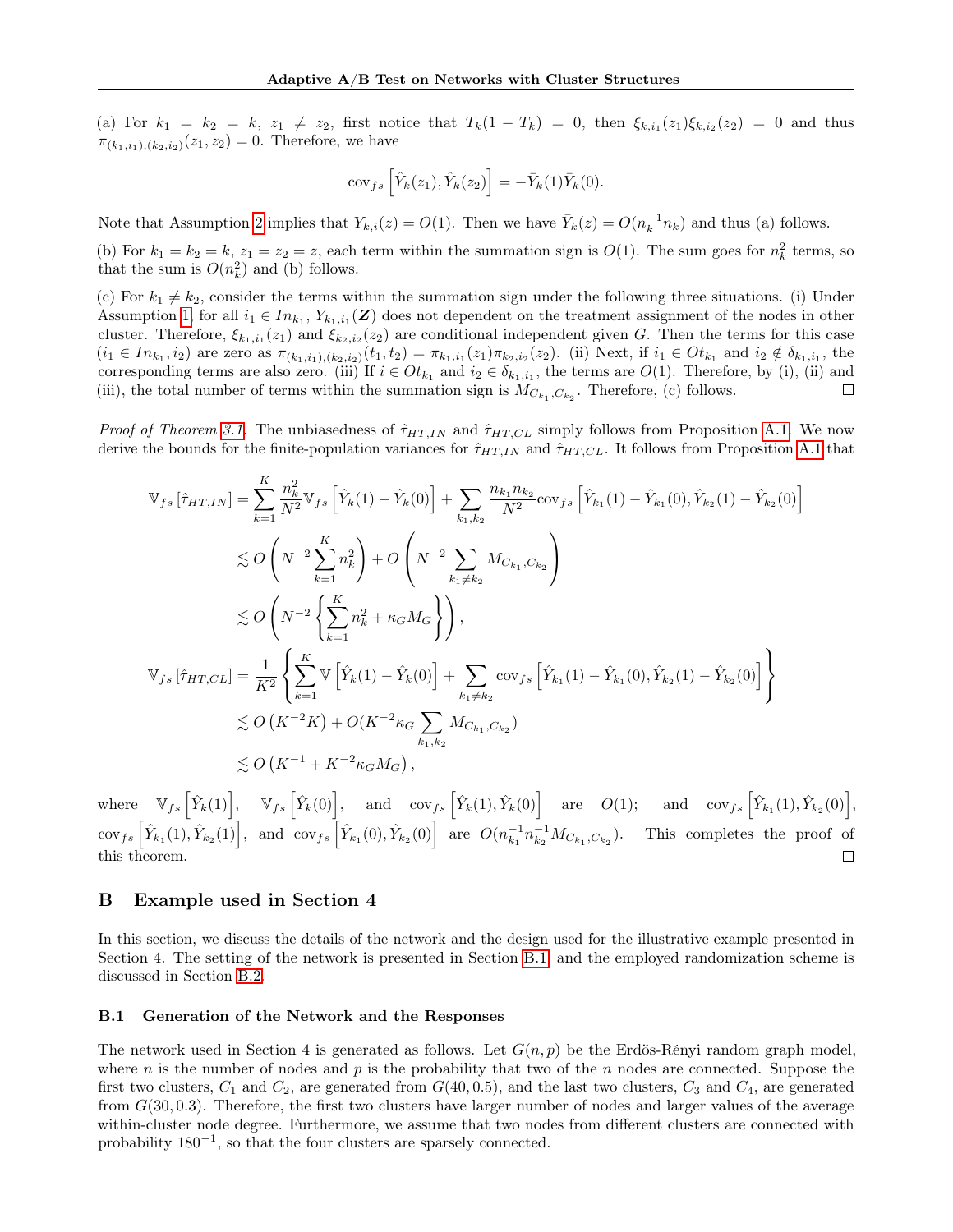The potential outcomes are generated from [\(2\)](#page-5-3) according to the parameter setting  $(\mu_1, \mu_0, \alpha_1, \alpha_0, \sigma_{\epsilon})$  $(1.6, 1, 1.4, 1, 1)$ . Then, the direct effect and the spill-over effect are  $\mu_1 - \mu_0 = 0.6$  and  $\alpha_1 - \alpha_0 = 0.4$ , respectively.

#### <span id="page-12-1"></span>B.2 Randomization Design

As the network consists of only four clusters, the randomization schemes that assign three or all four clusters to the same treatment arm may not be desirable. Therefore, consider the randomization scheme that assigns two of the clusters to the same treatment arm, that is,

<span id="page-12-2"></span>
$$
\mathbb{P}(T=t_j)=1/6,
$$

for  $j = 1, \dots, 6$  and  $\{t_1, \dots, t_6\} = \{(0, 0, 1, 1), (0, 1, 0, 1), (0, 1, 1, 0), (1, 1, 0, 0), (1, 0, 1, 0), (1, 0, 0, 1)\}$ . According to this randomization scheme, the probability of a node being effectively treated can be calculated as

$$
\pi_{k,i}(z) = \begin{cases}\n\mathbb{P}(T_k = z) = \frac{1}{2} & \text{if node } i \text{ only connects with nodes in cluster } k \\
\mathbb{P}(T_k = T_s = z) = \frac{1}{6} & \text{if node } i \text{ connects to nodes in clusters } k \text{ and } s \\
0 & \text{if node } i \text{ connects to more than 2 clusters}\n\end{cases}
$$
\n(3)

for  $z \in \{0,1\}$ . [\(3\)](#page-12-2) shows that using  $\pi_{k,i}(z)$  as the weight for the HTEs can be problematic. Note that the values of  $\pi_{k,i}(z)$ , i.e.,  $1/2$  and  $1/6$ , are determined by the randomization scheme, but not the cluster structures. Therefore, the value 1/6 can be different from the fraction of the effectively treated outer nodes in a cluster. For instance, if such fraction is larger than  $1/6$ , i.e., the cluster contains only one outer nodes, then the evaluated effect from this cluster can be greatly affected due to this inappropriate weight.

### C Further Information about the Rerandomized adaptive randomization

In this section, we first describe the pairwise sequential randomization (PSR) used in rerandomized adaptive randomization (ReAR) and briefly discuss how to choose the parameters for ReAR.

#### <span id="page-12-0"></span>C.1 Pairwise-Sequential Randomization

<span id="page-12-3"></span>Algorithm 2 Pairwise-sequential randomization.

1: **Input:** covariates  $X_{1,1}, \dots, X_{K,1}$ ; probability of the biased coin  $1/2 < q < 1$ ; 2: Compute  $S_1$  based on  $X_{1,1}, \cdots, X_{K,1}$ ; 3: Assign  $T_1 \sim Bernoulli(1/2)$  and set  $T_2 = 1 - T_1$ ; 4: for  $k = 2$  To  $\lceil K/2 \rceil$  do 5: if  $2k \leq K$  then 6:  $\triangleright$  Suppose  $T_1, \dots, T_{2(k-1)}$  are generated, next generate  $(T_{2k-1}, T_{2k})'$  as follows;  $\triangleright$  Let  $Mah_{2k}^{(1)}$  and  $Mah_{2k}^{(2)}$  be the pseudo imbalance scores computed by  $X_{1,1}, \dots X_{2k,1}$ ; 7: Compute  $Mah_{2k}^{(1)}$  from [\(4\)](#page-13-2) by assuming  $(T_{2k-1}, T_{2k})' = (0, 1)';$ 8: Compute  $Mah_{2k}^{(2)}$  from [\(4\)](#page-13-2) by assuming  $(T_{2k-1}, T_{2k})' = (1, 0)';$ 9: if  $Mah_{2k}^{(1)} < Mah_{2k}^{(2)}$  then 10: Assign  $T_{2k-1} \sim Bernoulli(1-q);$ 11: end if 12: **if**  $Mah_{2k}^{(1)} > Mah_{2k}^{(2)}$  then 13: Assign  $T_{2k-1} \sim Bernoulli(q);$ 14: else 15: Assign  $T_{2k-1} \sim Bernoulli(1/2);$ 16: end if 17: Set  $T_{2k} = 1 - T_{2k-1};$ 18: else 19: Assign  $T_{2k-1} \sim Bernoulli(1/2);$ 20: end if 21: end for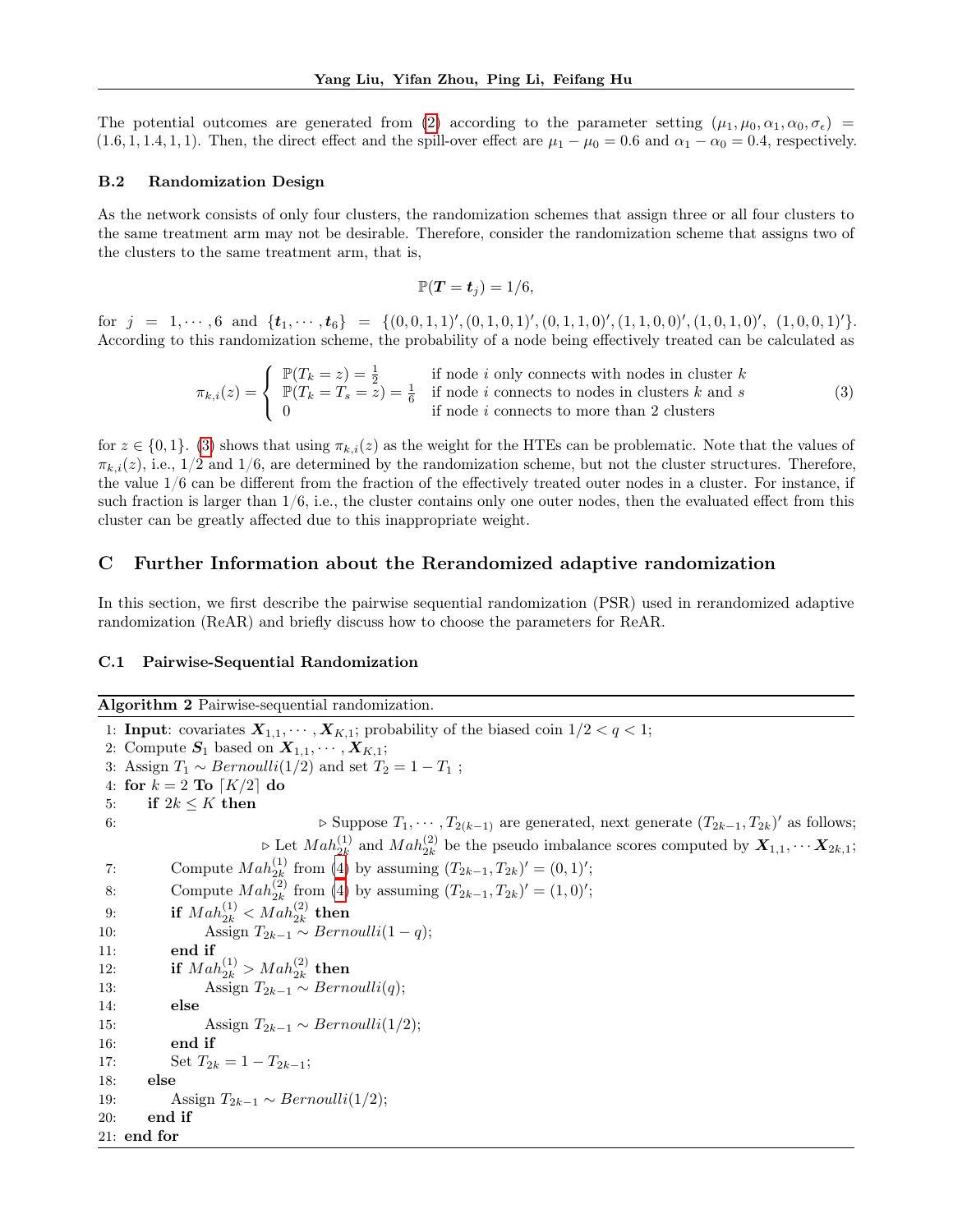For  $0 < m < K$ , let  $m_1 = \sum_{k=1}^{m} T_k$  and  $m_2 = \sum_{k=1}^{m} (1 - T_k)$ . Denote  $\bar{X}_m^1 = m_1^{-1} \sum_{k=1}^{m} T_k X_{k,1}$ ,  $\bar{X}_m^2 =$  $m_2^{-1} \sum_{k=1}^m (1-T_k) X_{k,1}$ , and  $\bar{X}_1 = K^{-1} \sum_{k=1}^K X_{k,1}$  as the sample averages of  $X_{k,1}$  with respect to the treated clusters, the controlled clusters, and all of the clusters, respectively. Furthermore, denote  $\zeta_k = \bar{X}_k^1 - \bar{X}_k^2$ , then the Mahalanobis distance of  $X_{k,1}$  calculated for the first 2k clusters can be written as

<span id="page-13-2"></span>
$$
Mah_{2k} = \zeta_{2k}' \text{cov} \left[\zeta_{2k}\right]^{-1} \zeta_{2k} \propto \frac{j}{2} \cdot \zeta_{2k}' \mathbf{S}_1^{-1} \zeta_{2k},\tag{4}
$$

where  $S_1 = K^{-1} \sum_{k=1}^{K} (\boldsymbol{X}_{k,1} - \bar{\boldsymbol{X}}_1)(\boldsymbol{X}_{k,1} - \bar{\boldsymbol{X}}_1)'$  is the sample covariance matrix of  $\boldsymbol{X}_{k,1}$ . The pairwise-sequential randomization is presented in Algorithm [2.](#page-12-3) For more details about the theoretical properties of the pairwisesequential randomization, we refer to [Qin et al.](#page-9-4) [\(2016\)](#page-9-4); [Zhou et al.](#page-9-8) [\(2020\)](#page-9-8).

#### <span id="page-13-0"></span>C.2 The Choice of the parameters

As the pairwise-sequential randomization is rerandomized in ReAR, the choice of B and  $\alpha$  can ensure the balance with respect to  $X_{k,2}$  and further improve the balance with respect to  $X_{k,1}$ . We can choose a large enough value of B, and a small enough value of  $\alpha$  to guarantee the performance of ReAR. For instance, one can use  $\alpha = B^{-1}$ and a large value of B, e.g.,  $B = 1000$ , that is, using the treatment assignment that results in the smallest value of the imbalance measure. Note that if the users in the experiment have the information of the network and the design, they may use ReAR to predict the treatment assignment. Their prediction may affect their decision to join the experiment and affect the evaluation of the ATEs. In such case, when B is large, choosing  $\alpha = B^{-1}$ may increase the predictability of the treatment assignment. To reduce such predictability and maintain the performance of ReAR, one can choose a relatively large value of  $\alpha$ , e.g.,  $\alpha \in (B^{-1}, 0.05]$ . For the discussion about the predictability of the treatment assignment, please see chapter 5 of [Rosenberger and Lachin](#page-9-14) [\(2015\)](#page-9-14). In our numerical studies,  $(q, B, \alpha)' = (0.85, 1000, 0.05)'$  is used to ensure the balance of the two treatment arms with respect to the cluster-treated structures.

### D Further Information about the Numerical studies

This section provides additional details about the numerical studies with the hypothetical networks and the MIT network. Furthermore, the Facebook page to page network is studied to show that our proposed method can still have good performance even when the number of the inner node is not as much as expected. The weights used for the HTEs are calculated from 1000 simulations by using the approach employed by [Aronow et al.](#page-8-7) [\(2017\)](#page-8-7).

#### <span id="page-13-1"></span>D.1 The Hypothetical Network in Section 6.1

To mimic the real-world networks that may consist of a few large but more small clusters, the cluster sizes  $n_k$  are generated from the following power law distribution

$$
\mathbb{P}(n_k = x) = \frac{x^{-a}}{\zeta(a, x_{\min})}
$$

where  $\zeta(a, x_{\min}) = \sum_{n=0}^{\infty} (n + x_{\min})^{-a}$  is the Hurwitz zeta function. The parameters  $x_{\min} = 10$  and  $a = 2.8$  are used. To generate the clusters, let  $p_k$  be i.i.d.  $U(0.3, 0.5)$  representing the probability that two nodes in cluster k are connected. Then, the cluster k is generated from  $G(n_k, p_k)$ , so that different clusters have different values of the average within-cluster node degree. Moreover, the nodes from cluster  $k_1$  and cluster  $k_2$  are connected with probability  $q_{k_1,k_2}$ , where  $q_{k_1,k_2}$  are i.i.d.  $U(0, (K \max_k n_k)^{-1})$  for  $1 \leq k_1 \neq k_2 \leq K$ . Therefore, the clusters in the hypothetical networks are sparsely connected. Therefore, the probabilities connecting two clusters are restricted and thus the sizes of outer nodes are not relatively large.

For simplicity, the label of the clusters are assumed known and are directly used in design. Consider  $K \in \{20, 50\}$ and 100 networks are generated according to the same parameter setting for each value of K. For each of these networks, 1000 simulations are conducted.

#### D.2 The MIT phone call network in Section 6.2

The MIT phone call network has 6819 nodes and 82 clusters, which can be found from the Network Data Repository [\(Rossi and Ahmed, 2015\)](#page-9-9). To see that the weights used for the HTEs may affect the evaluation of the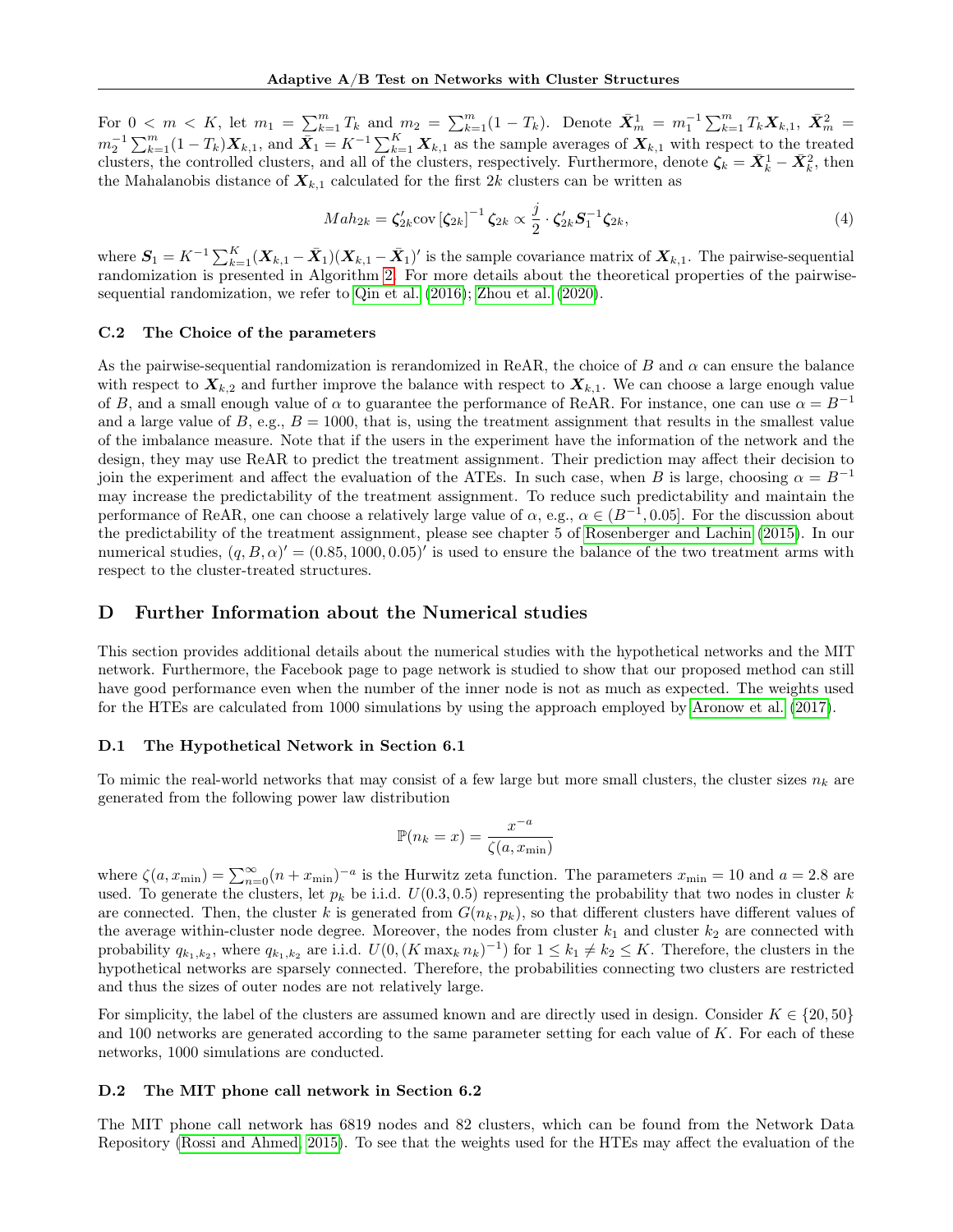<span id="page-14-1"></span>ATEs, we evaluate the number of the nodes within different ranges of  $\pi_{k,i}(z)$  in Table [5.](#page-14-1) Although the majority of the nodes in this network are the inner nodes, i.e.,  $\pi_{k,i}(z) = 0.5$ , the values of  $\pi_{k,i}(z)$  for the outer nodes all less than 0.3 and thus the weights of the HTEs may affect the estimation of the ATEs.

| $\pi_{k,i}(z)$ | CR.  | PSR. | ReAR |
|----------------|------|------|------|
| [0, 0.1)       | 80   | 84   | 90   |
| [0.1, 0.2)     | 92   | 88   | 84   |
| [0.2, 0.3]     | 325  | 325  | 323  |
| ${0.5}$        | 6322 | 6322 | 6322 |

Table 5: Number of nodes within intervals of  $\pi_{k,i}(z)$ .

#### <span id="page-14-0"></span>D.3 Numerical Study for the Facebook Page to Page Network

As suggested by Theorem [3.1,](#page-2-3) the valid estimation of the ATEs requires that the network should not have too many outer nodes. In practice, the clusters in real-world networks may not be sparsely connected, and thus have several outer nodes. The Facebook page to page network is used to show that even when the clusters are not sparsely connected, our proposed method can still be useful. This network is listed in the stanford large network dataset collection [\(Leskovec and Sosič, 2016\)](#page-8-13), which can be found at <https://snap.stanford.edu>.

This web-graph is a page to page graph of verified Facebook sites. Nodes represent the official Facebook pages while the links are mutual likes between sites. The company may consider to test whether a new feature might increase the user engagement on the webpages, i.e., the number of clicks or the number of views. Because such pages may belong to different categories and are built for different purposes, the improvement of the user engagement on different pages might be different. Therefore, an  $A/B$  test might be conducted to detect the difference of the average improvement on these pages. As such, the page can be considered as the unit used in the experiment and the response may correspond to the number of the clicks on the pages. Note that this network consists of 22,472 nodes and 170,824 edges. The fast greedy optimization of modularity algorithm [Clauset et al.](#page-8-5) [\(2004\)](#page-8-5) is used to generate the labels of the clusters. Some of the clusters are combined so that the percentage of inner nodes of the clusters all above 20%. The network thus has 184 clusters in total. Note that the fraction of the inner nodes for this network is only 64.1% and 100 of the 184 clusters have the fraction of the inner nodes less than 60%. Therefore, this network structure poses certain difficulties for evaluating the ATE.

<span id="page-14-2"></span>Table 6: The bias, standard deviation (SD), and MSE of the estimators evaluated for the Facebook pages to pages networks.

| Design                  | CR        |           |        |  | PSR.     |           |        |  | ReAR     |       |       |  |
|-------------------------|-----------|-----------|--------|--|----------|-----------|--------|--|----------|-------|-------|--|
| <b>Estimators</b>       | Bias      | <b>SD</b> | MSE    |  | Bias     | <b>SD</b> | MSE    |  | Bias     | SD    | MSE   |  |
| $\hat{\tau}_{HT,IN}$    | $1.026\,$ | 5.250     | 28.620 |  | 4.188    | 7.199     | 69.369 |  | 0.985    | 1.695 | 3.845 |  |
| $\hat{\tau}_{CAE,IN}$   | $-0.086$  | 1.971     | 3.892  |  | $-0.067$ | 1.028     | 1.062  |  | $-0.071$ | 0.528 | 0.283 |  |
| $\hat\tau_{HT,CL}$      | 0.335     | 1.298     | 1.796  |  | 3.537    | 7.428     | 67.689 |  | 0.247    | 1.158 | 1.401 |  |
| $\tilde{\tau}_{CAE,CL}$ | $-0.235$  | 0.118     | 0.069  |  | $-0.236$ | 0.097     | 0.065  |  | $-0.233$ | 0.091 | 0.063 |  |

As shown in Table [6,](#page-14-2) the HTEs fails to work well but the CAEs can provide better performance in terms of bias and standard deviation. Note that the ATEs for this network are  $\tau_{IN}(1, 0) = 1$  and  $\tau_{CL}(1, 0) = 0.93$ , the HTEs under the three randomization procedures are all biased. Furthermore, the standard deviations of the HTEs are also quite large resulting in large values of the MSE. On the other hand, the performance of the CAEs are less affected by the number outer nodes, as the weights used by the CAEs can be adjusted according to the cluster structures. As such, the standard deviations of the CAEs are smaller than the corresponding values of the HTEs. Note that  $\hat{\tau}_{CAE,CL}$  still has relatively large bias due to the fractions of the outer nodes in the clusters, where as  $\hat{\tau}_{CAE,IN}$  is much less biased.

In addition, Table [6](#page-14-2) indicates that our proposed adaptive  $A/B$  test procedure can be a useful tool for evaluating the ATE. The standard deviation of  $\hat{\tau}_{CAE,IN}$  under ReAR is 0.528, which is much smaller than the values under